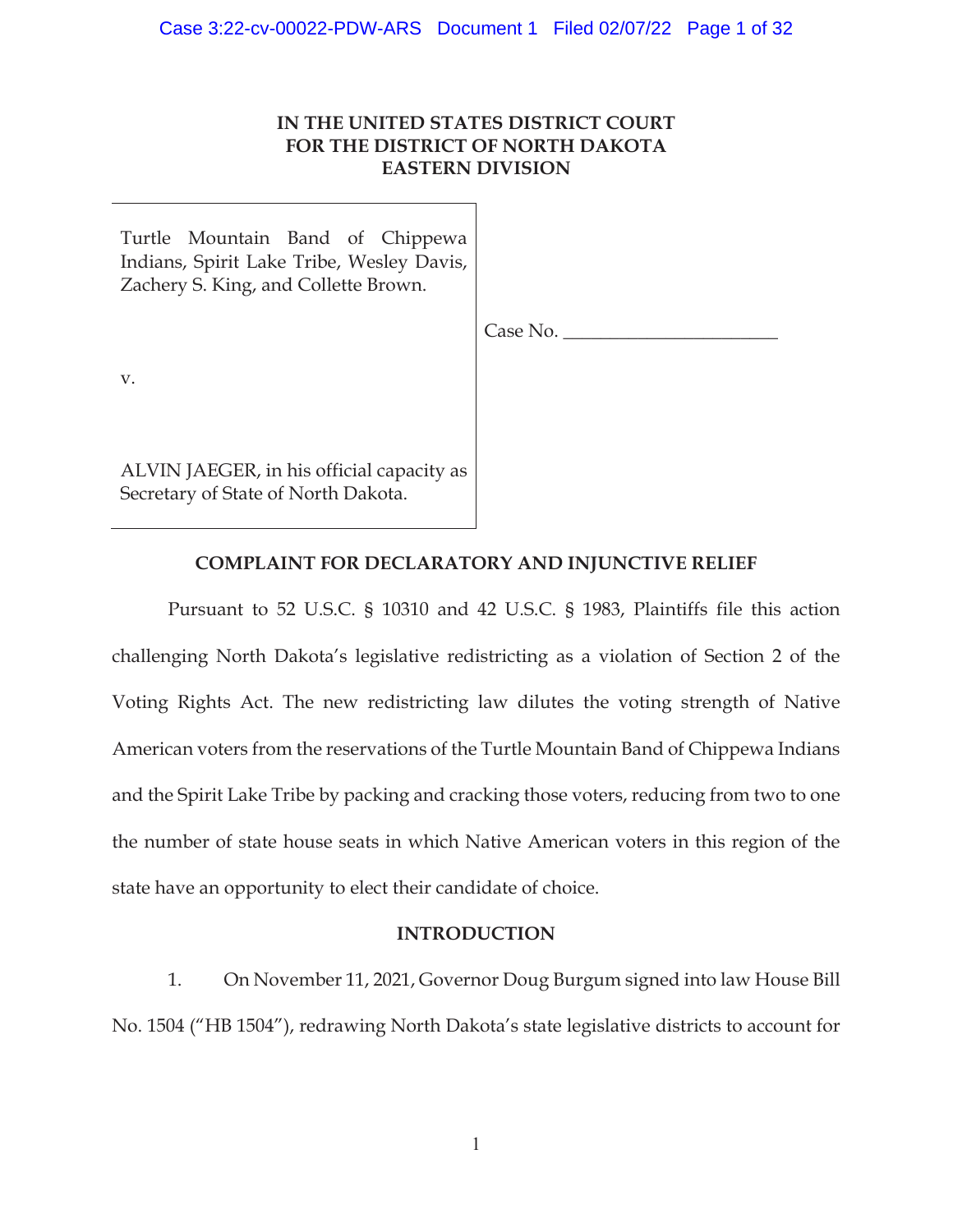### Case 3:22-cv-00022-PDW-ARS Document 1 Filed 02/07/22 Page 2 of 32

population shifts captured by the 2020 Census. H.B. 1504, 67th Leg., Spec. Sess. (N.D. 2021).

2. HB 1504 establishes an effective Native American voting majority for two state house seats; however, the Voting Rights Act ("Voting Rights Act" or "VRA") requires the establishment of an effective Native American voting majority for three state house seats that will allow Native American voters to elect the candidate of their choice.

3. North Dakota has 47 state legislative districts, and traditionally one senator and two state representatives are elected at large from each district. However, North Dakota law permits state house representatives to be elected either at-large *or* from subdistricts within a given senatorial district. N.D.C.C. 54-03-01.5(2).

4. HB 1504 contains two house subdistricts in which Native Americans have a meaningful opportunity to elect candidates of their choice to the North Dakota State House. Those are House District 9A and House District 4A. Residents of each subdistrict elect only a single representative to the state house.

5. House District 4A covers the Fort Berthold Indian Reservation of the Mandan, Hidatsa, and Arikara (MHA) Nation.

6. HB 1504's redistricting plan places the Turtle Mountain Reservation into District 9 (divided into subdistricts 9A and 9B) and the Spirit Lake Reservation into District 15 (with no subdistricts).

7. By subdividing District 9 and keeping Spirit Lake out of District 9, the plan simultaneously packs Turtle Mountain Band of Chippewa Indians members into one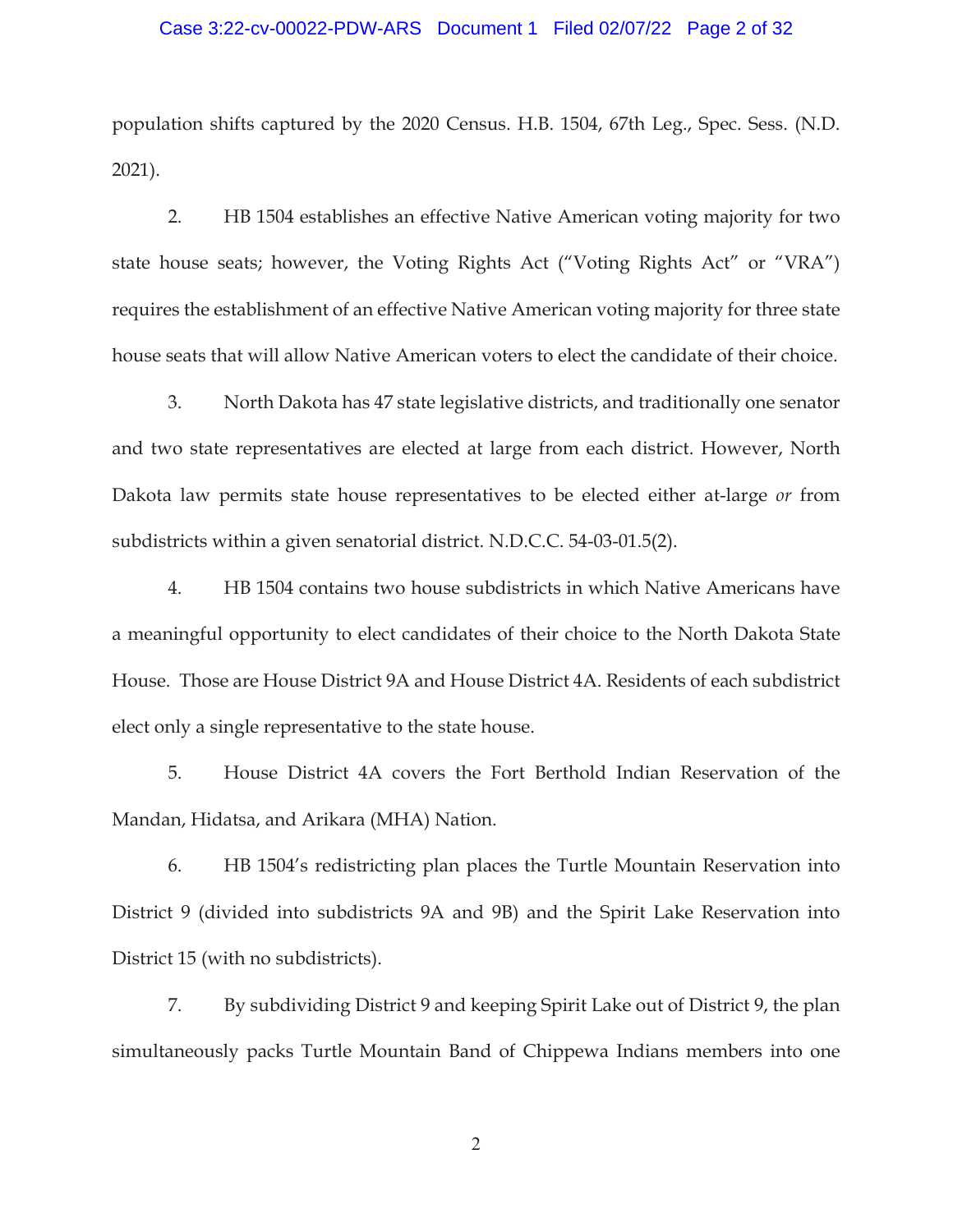### Case 3:22-cv-00022-PDW-ARS Document 1 Filed 02/07/22 Page 3 of 32

house district, and cracks Spirit Lake Tribe members out of any majority Native house district.

8. The packing of Native American voters into a single state house subdistrict, and the cracking of nearby Native American voters into two other districts dominated by white voters who bloc vote against Native American's preferred candidates, unlawfully dilutes the voting rights of Turtle Mountain and Spirit Lake Native Americans in violation of Section 2 of the VRA.

9. In order to comply with the VRA, North Dakota must implement a redistricting plan in which Native American voters on the Turtle Mountain and Spirit Lake Reservations comprise an effective, geographically compact majority in a single legislative district. Such a plan can be drawn, is legally required, and would provide those Native American voters the opportunity to elect their preferred candidates to both at-large state house seats and the state senate.

## **JURISDICTION AND VENUE**

10. This Court has subject matter jurisdiction under 28 U.S.C. §§ 1331, 1343(a)(3) and (4), and 1357, 42 U.S.C. § 1983, and 52 U.S.C. § 10301, *et seq*. Plaintiffs' action for declaratory and injunctive relief is authorized by 28 U.S.C. §§ 2201 and 2202, as well as Rules 57 and 65 of the Rules of Civil Procedure. Jurisdiction for Plaintiffs' claim for costs and attorneys' fees is based upon Rule 54, 42 U.S.C. § 1988, and 52 U.S.C. § 10310(e).

11. This court also has jurisdiction pursuant to 28 U.S.C. § 1362, which provides that "district courts shall have original jurisdiction of all civil actions, brought by any Indian tribe or band with a governing body duly recognized by the Secretary of the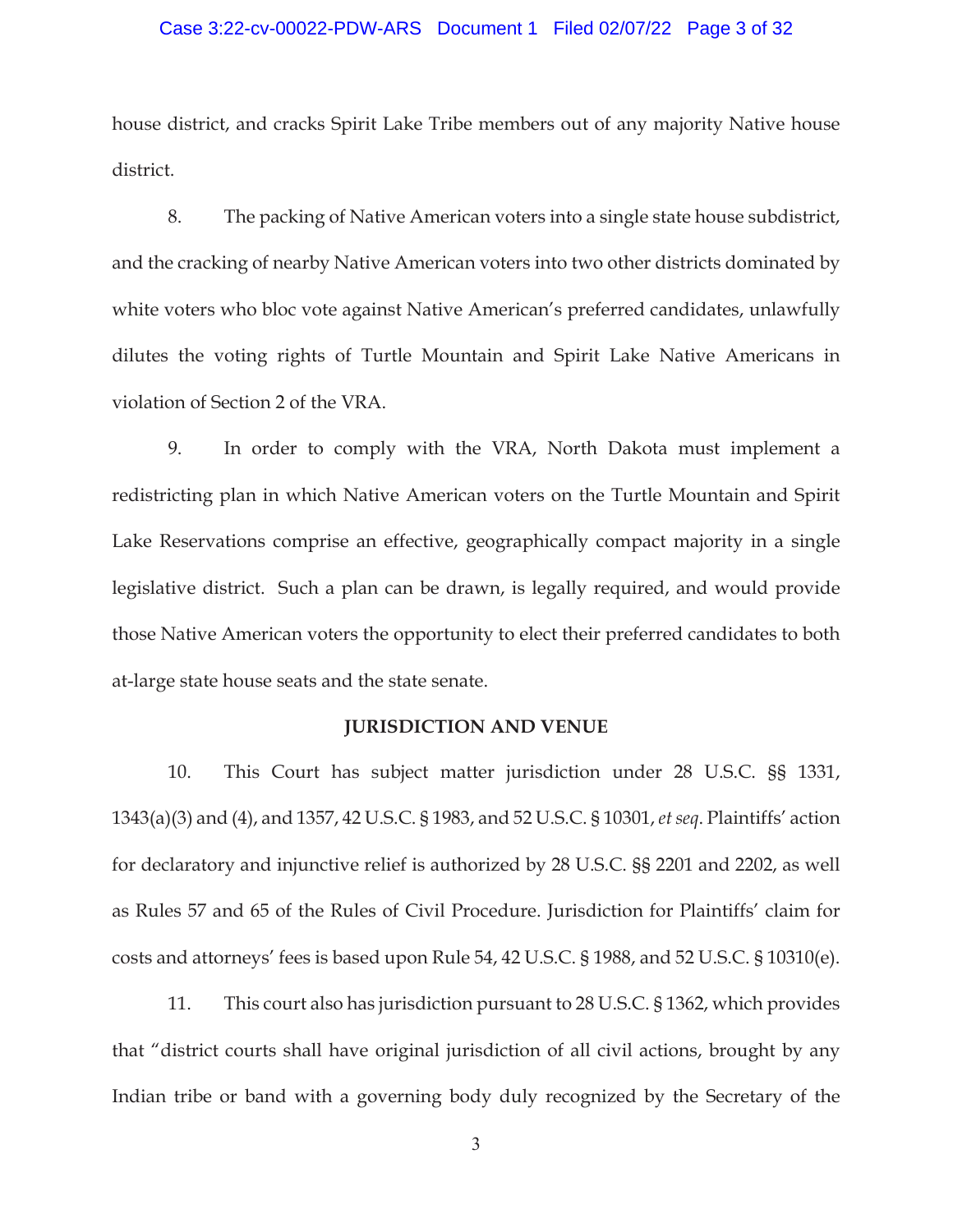### Case 3:22-cv-00022-PDW-ARS Document 1 Filed 02/07/22 Page 4 of 32

Interior, wherein the matter in controversy arises under the Constitution, laws, or treaties of the United States."

12. The Court has personal jurisdiction over Defendant, who resides in this district.

13. Venue is proper in this Court under 28 U.S.C. §§ 1391(b) and (e). Defendant resides in the State of North Dakota, and Defendant is a state official performing official duties in Bismarck, North Dakota. Plaintiff Tribes and Individual Plaintiffs are located within the State of North Dakota.

#### **PARTIES**

## *Plaintiff - Spirit Lake Tribe (Mni Wakan Oyate)*

14. Plaintiff Spirit Lake Tribe - Mni Wakan Oyate is a federally recognized Tribe with an enrollment of 7,559 members. 86 Fed. Reg. 7557.

15. The Spirit Lake Tribe is located on the Spirit Lake Reservation. The Tribal Headquarters are located at 816 3rd Ave. North, Fort Totten, ND 58335.

16. The Spirit Lake Reservation is in east central North Dakota, and covers approximately 405 square miles, primarily in Benson County and Eddy County, with parts extending into Nelson, Wells, and Ramsey Counties. The Spirit Lake Reservation was established in 1867 through a treaty between the Sisseton Wahpeton Sioux Bands and the United States. The Treaty forced the relocation of the Sisseton Wahpeton Sioux Bands from a more expansive territory in present-day Minnesota and the Northern Plains onto the Reservation with the Sisseton, Wahpeton and the Cuthead Bands of the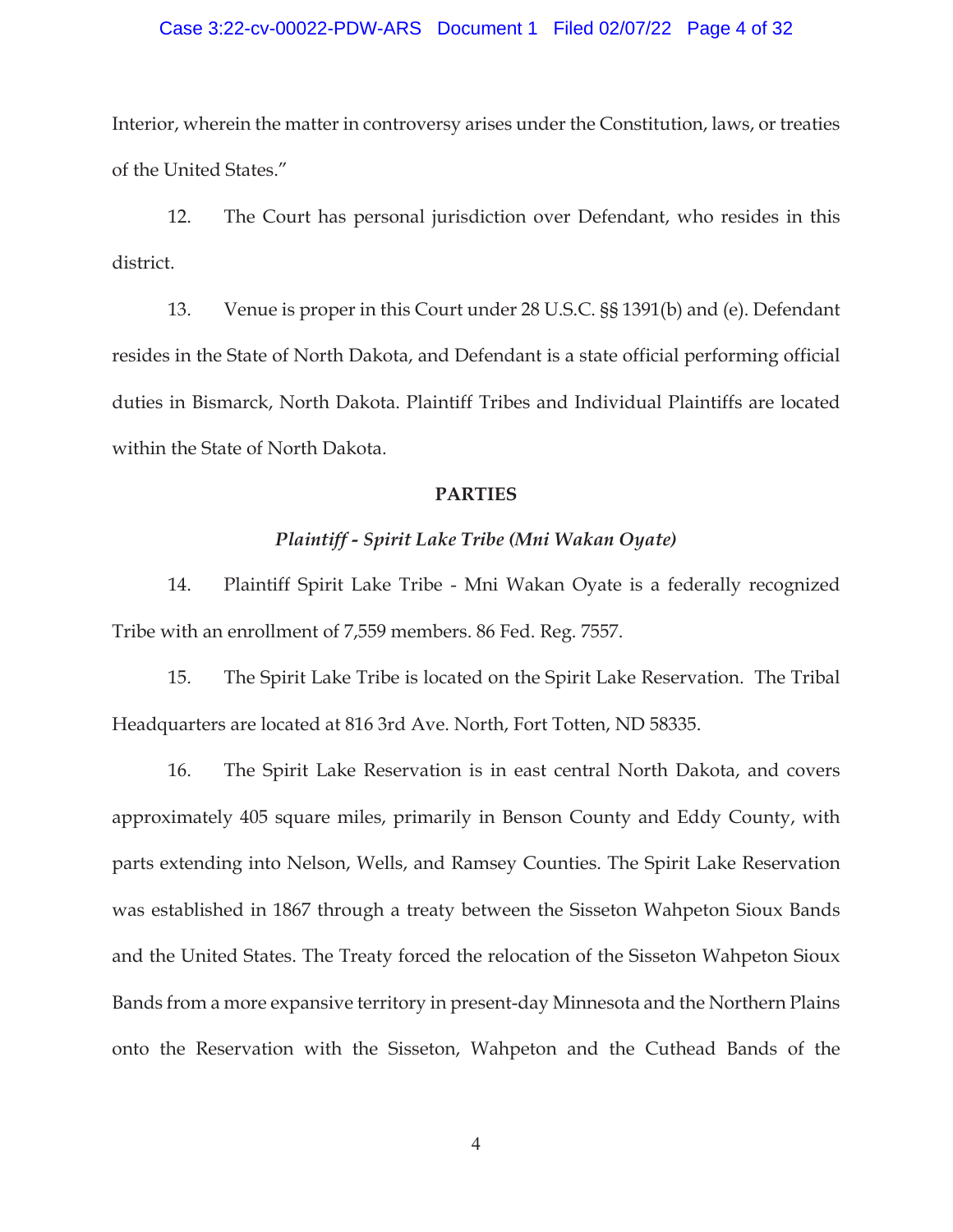### Case 3:22-cv-00022-PDW-ARS Document 1 Filed 02/07/22 Page 5 of 32

Yanktonais, who had already been forced onto the Reservation. These Bands make up the present-day Spirit Lake Tribe.

17. Approximately 3,459 Spirit Lake members live on the Spirit Lake Reservation, with more living in surrounding areas. This includes a sizeable population of eligible voters.

18. HB 1504 places the Spirit Lake Reservation into Legislative District 15, which is comprised of one single-member state senate district and a two-member at-large state house districts.

### *Plaintiff - Turtle Mountain Band of Chippewa Indians*

19. Plaintiff Turtle Mountain Band of Chippewa Indians is a federally recognized Tribe with an enrollment of more than 30,000 members. 86 Fed. Reg. 7557.

20. Today, the Turtle Mountain Band of Chippewa Indians is located on the Turtle Mountain Indian Reservation. Many Turtle Mountain citizens live on the Reservation and in the surrounding areas, including on lands held in trust for the Tribe by the federal government outside the boundaries of the reservation. The Tribal Headquarters are located at 4180 Highway 281, Belcourt, ND 58316.

21. The Turtle Mountain Reservation covers 72 square-miles in north central North Dakota, located entirely within Rolette County. It is one of the most densely populated reservations in the United States, with a population of 5,113 according in 2020 according to the United States Census Bureau. This includes a sizeable population of eligible voters. Substantial populations of tribal citizens also live in the areas surrounding the Reservation, including Rolla, St. John, Dunseith, and Rolette.

 $\overline{5}$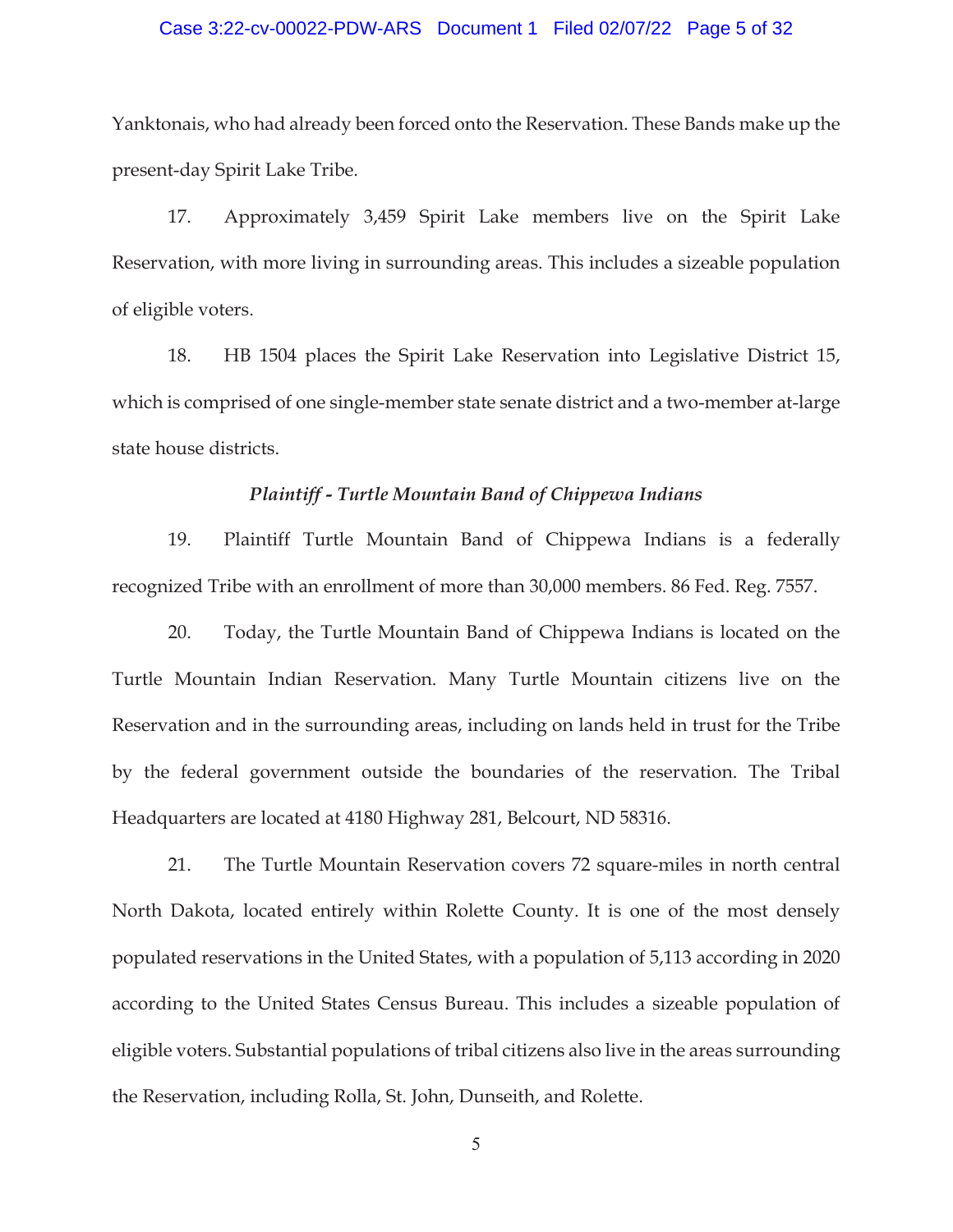### Case 3:22-cv-00022-PDW-ARS Document 1 Filed 02/07/22 Page 6 of 32

22. HB 1504 places the Turtle Mountain Indian Reservation into Senate District 9 and House District 9A. Lands held in trust for the Turtle Mountain Band of Chippewa Indians are located in House District 9B.

23. A substantial population of Turtle Mountain citizens live in House Districts 9A and 9B.

### *Individual Voter Plaintiffs*

24. Plaintiffs also include individual Native American voters ("Individual Plaintiffs") who reside in the districts that violate Section 2 of the Voting Rights Act.

25. Individual Plaintiffs' votes are diluted in violation of Section 2 of the Voting Rights Act because they are either: (a) cracked into districts where Native Americans make up less than a majority of the voting age population and their voting power is overwhelmed by a white bloc voting in opposition to their candidates of choice, as in District 15; or (b) packed into a subdistrict with an excessively high number of Native voters—well above what is necessary to afford them an equal opportunity to elect their preferred candidate—as in House District 9A.

26. Plaintiff Wesley Davis is Native American and a citizen of the Turtle Mountain Band of Chippewa Indians. Mr. Davis resides on the Turtle Mountain Reservation and within State Senate District 9 and House District 9A. Mr. Davis has lived at his residence for 10 years, has lived on the Turtle Mountain Reservation for 30 years, and is a regular voter in North Dakota elections. Mr. Davis intends to vote in 2022 and future elections.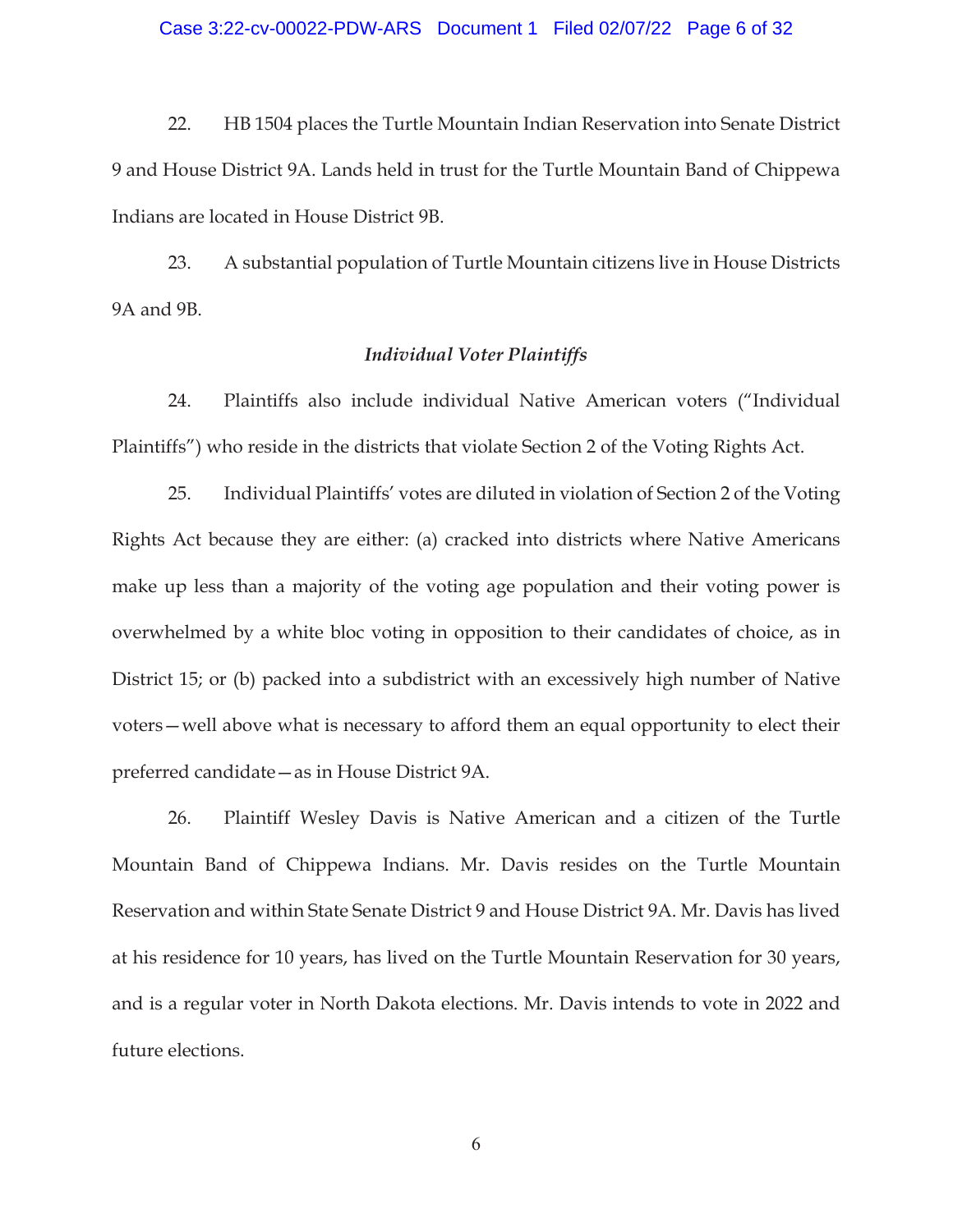# Case 3:22-cv-00022-PDW-ARS Document 1 Filed 02/07/22 Page 7 of 32

27. Plaintiff Zachary S. King is Native American and a citizen of the Turtle Mountain Band of Chippewa Indians. Mr. King resides on the Turtle Mountain Reservation and within State Senate District 9 and House District 9A. Mr. King has lived at this residence for 35 years and is a regular voter in North Dakota elections. Mr. King intends to vote in 2022 and future elections.

28. Plaintiff Collette Brown is Native American and a citizen of the Spirit Lake Tribe. Ms. Brown resides on the Spirit Lake Reservation and within Legislative District 15. Ms. Brown has lived at this residence for 19 years, has resided on the Spirit Lake Reservation for 43 years and is a regular voter in North Dakota elections. Ms. Brown intends to vote in 2022 and future elections.

#### *Defendant*

29. Defendant Alvin Jaeger is sued in his official capacity as Secretary of State of North Dakota. The North Dakota Secretary of State is the State's supervisor of elections and is responsible for "supervis[ing] the conduct of elections," and "publish[ing] . . . a map of all legislative districts." N.D.C.C.  $\S$ § 16.1-01-01(1) & (2)(a). He is tasked with "maintain[ing] the central voter file," which "must contain  $\dots$  the legislative district  $\dots$ in which the [voter] resides." N.D.C.C. §§ 16.1-02-01 & -12(6).

### **LEGAL BACKGROUND**

30. Section 2 of the Voting Rights Act, 52 U.S.C. § 10301(a), prohibits any "standard, practice, or procedure" that "results in a denial or abridgement of the right of any citizen of the United States to vote on account of race or color . . . ." 52 U.S.C. § 10301(a). A violation of Section 2 is established if it is shown that "the political processes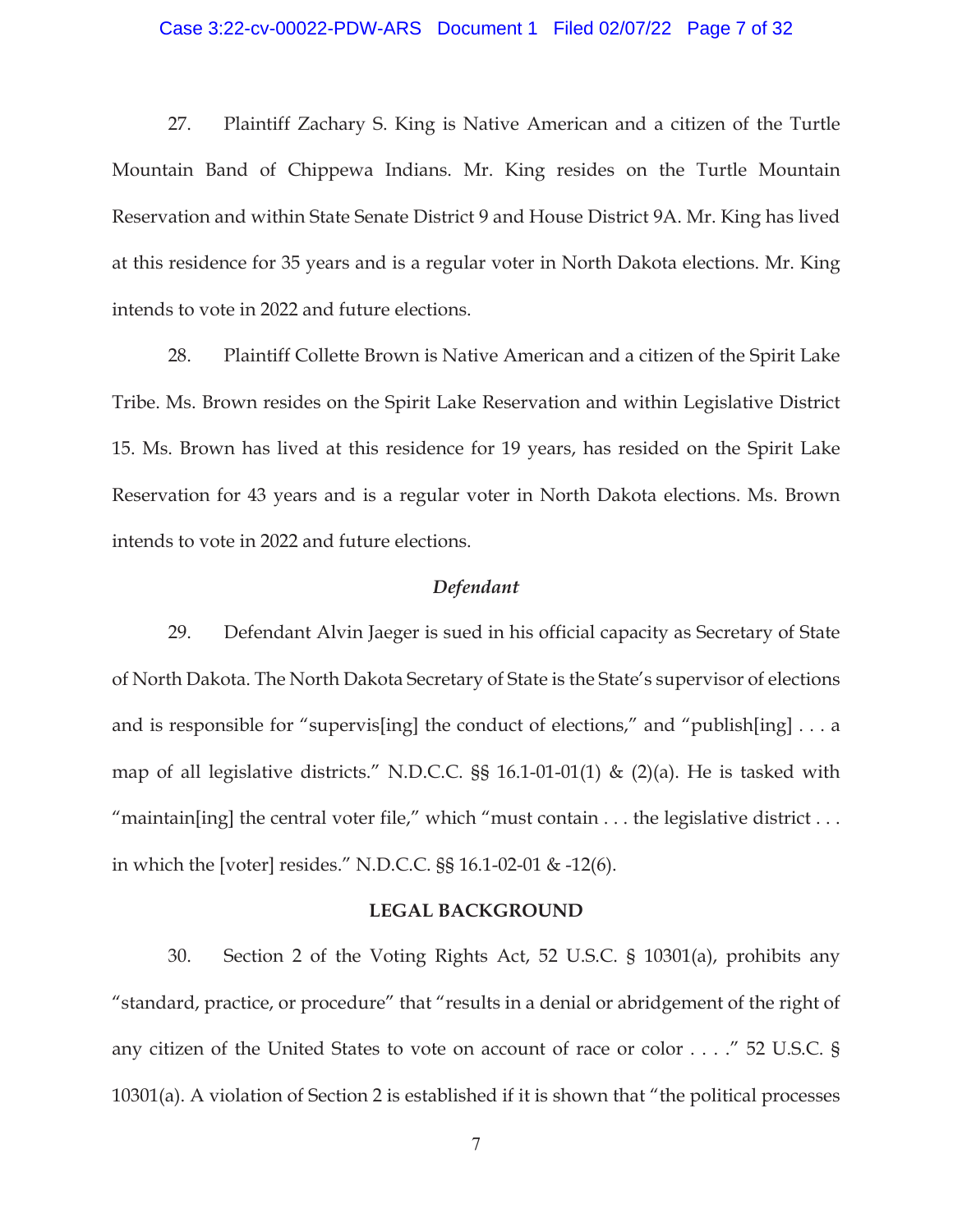### Case 3:22-cv-00022-PDW-ARS Document 1 Filed 02/07/22 Page 8 of 32

leading to [a] nomination or election" in the jurisdiction "are not equally open to participation by [minority voters] in that its members have less opportunity than other members of the electorate to participate in the political process and to elect representatives of their choice." *Id*. § 10301(b).

31. The dilution of a racial or ethnic minority group's voting strength "may be caused by the dispersal of [the minority population] into districts in which they constitute an ineffective minority of voters or from the concentration of [the minority population] into districts where they constitute an excessive majority." *Thornburg v. Gingles*, 478 U.S. 30, 46 n.11 (1986).

32. In *Gingles*, the Supreme Court identified three necessary preconditions ("the *Gingles* preconditions") for a claim of vote dilution under Section 2 of the Voting Rights Act: (1) the minority group must be "sufficiently large and geographically compact to constitute a majority in a single-member district"; (2) the minority group must be "politically cohesive"; and (3) the majority must vote "sufficiently as a bloc to enable it . . . usually to defeat the minority's preferred candidate." 478 U.S. at 50-51.

33. After the preconditions are established, the statute directs courts to assess whether, under the totality of the circumstances, members of the racial minority group have less opportunity than other members of the electoral to participate in the political process and to elect representatives of their choice. 52 U.S.C. § 10301(b). The Court has directed that the Senate Report on the 1982 amendments to the Voting Rights Act be consulted for its non-exhaustive factors that the court should consider in determining if,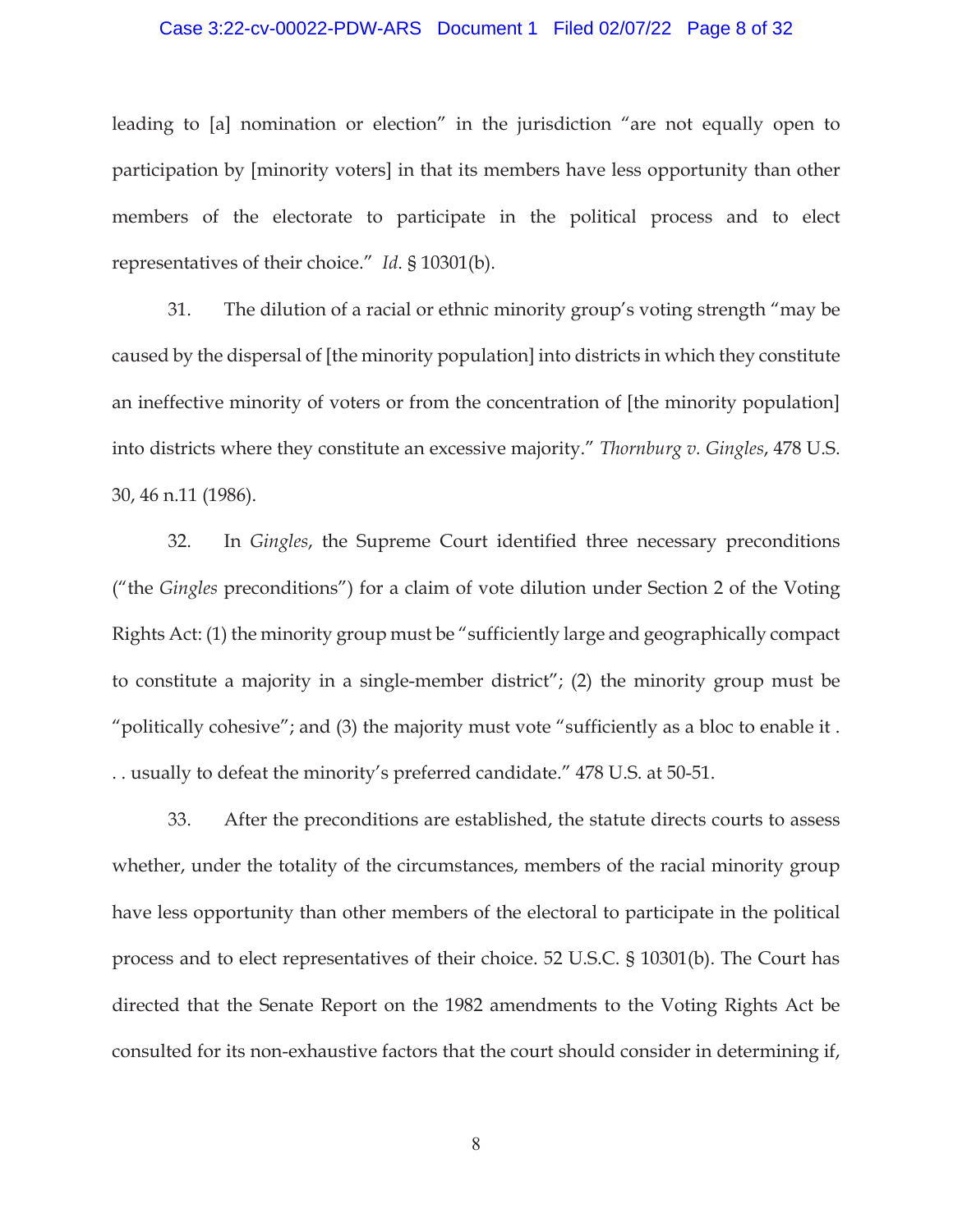### Case 3:22-cv-00022-PDW-ARS Document 1 Filed 02/07/22 Page 9 of 32

in the totality of the circumstances in the jurisdiction, the operation of the electoral device being challenged results in a violation of Section 2.

34. The Senate Factors include: (1) the history of official voting-related discrimination in the state or political subdivision; (2) the extent of which voting in the elections of the state or political subdivision is racially polarized; (3) the extent to which the state or political subdivision has used voting practices or procedures that tend to enhance the opportunity for discrimination against the minority group; (4) the exclusion of members of the minority group from candidate slating processes; (5) the extent to which the minority group bears the effects of discrimination in areas such as education, employment, and health, which hinder their ability to participate effectively in the political process; (6) the use of overt or subtle racial appeals in political campaigns; and (7) the extent to which members of the minority group have been elected to public office in the jurisdiction.

35. Nevertheless, "there is no requirement that any particular number of factors be proved, or that a majority of them point one way or the other." S. Rep. No. 97- 417, 97th Cong. 2d Sess. (1982) at 29.

36. Courts have found violations of Section 2 where district maps "pack" minority voters into a district where they constitute a significant supermajority, diluting their ability to elect a candidate of their choice in surrounding districts. *See Boneshirt v. Hazeltine*, 461 F.3d 1011, 1018 (8th Cir. 2006).

37. Likewise, courts have found Section 2 violations occur where district maps "crack" compact minority populations between districts, thwarting their ability to elect a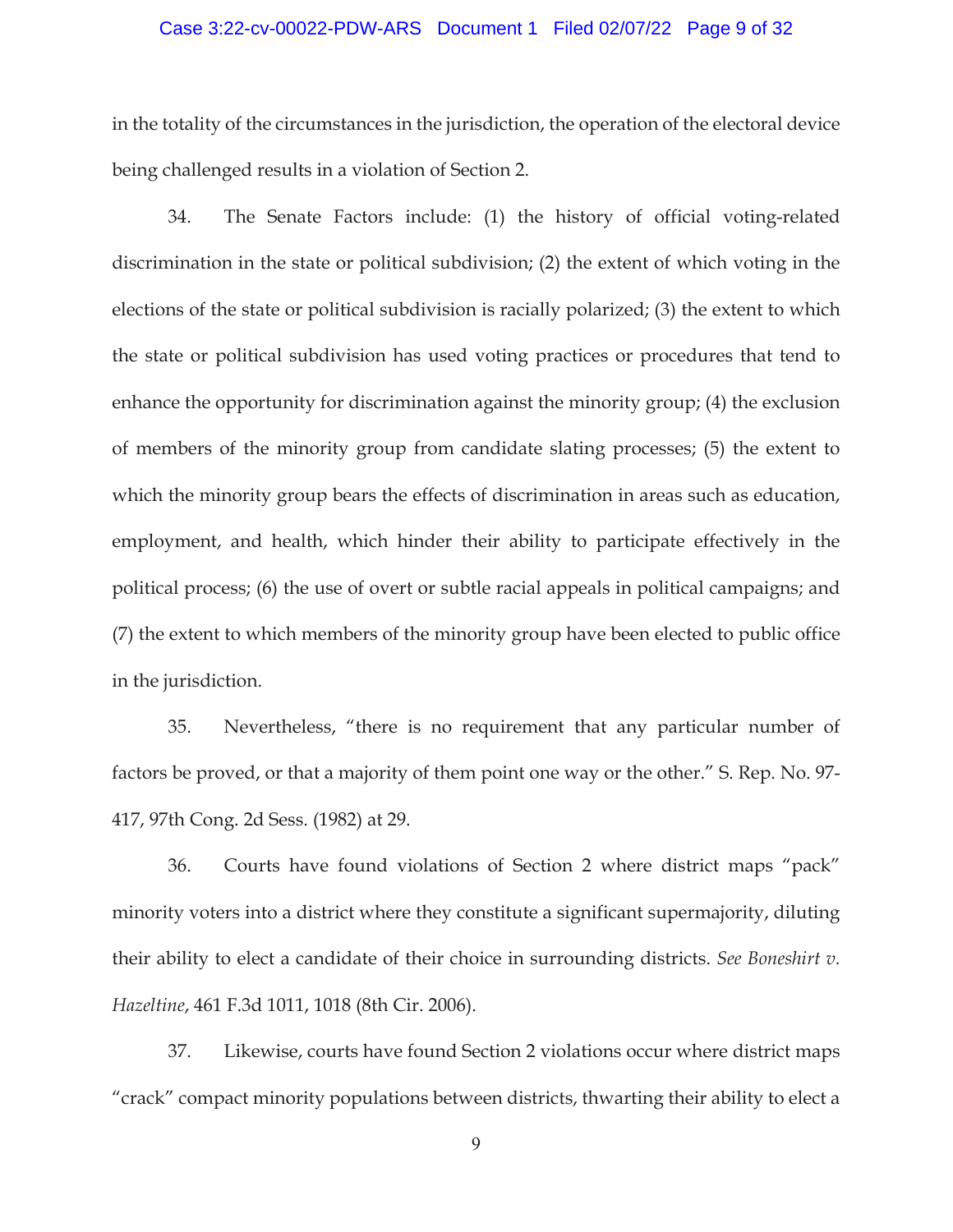## Case 3:22-cv-00022-PDW-ARS Document 1 Filed 02/07/22 Page 10 of 32

candidate of choice in a district encompassing the entire minority population. *See Gingles,*  478 U.S. at 46 n.11; *See also Johnson v. De Grandy*, 512 U.S. 997,1007 (1994).

## **FACTS**

38. All or part of five Indian reservations are within the boundaries of the State of North Dakota. This includes the entirety of the Fort Berthold Indian Reservation, where the MHA Nation is located, the Spirit Lake Reservation, where the Spirit Lake Tribe is located, and the Turtle Mountain Reservation, where the Turtle Mountain Band of Chippewa Indians is located, as well as northern portions of the Standing Rock Reservation, where the Standing Rock Sioux Tribe is located, and the Lake Traverse Reservation, where the Sisseton Wahpeton Oyate is located. A map of the North Dakota reservations is below.



https://www.indianaffairs.nd.gov/tribal-nations.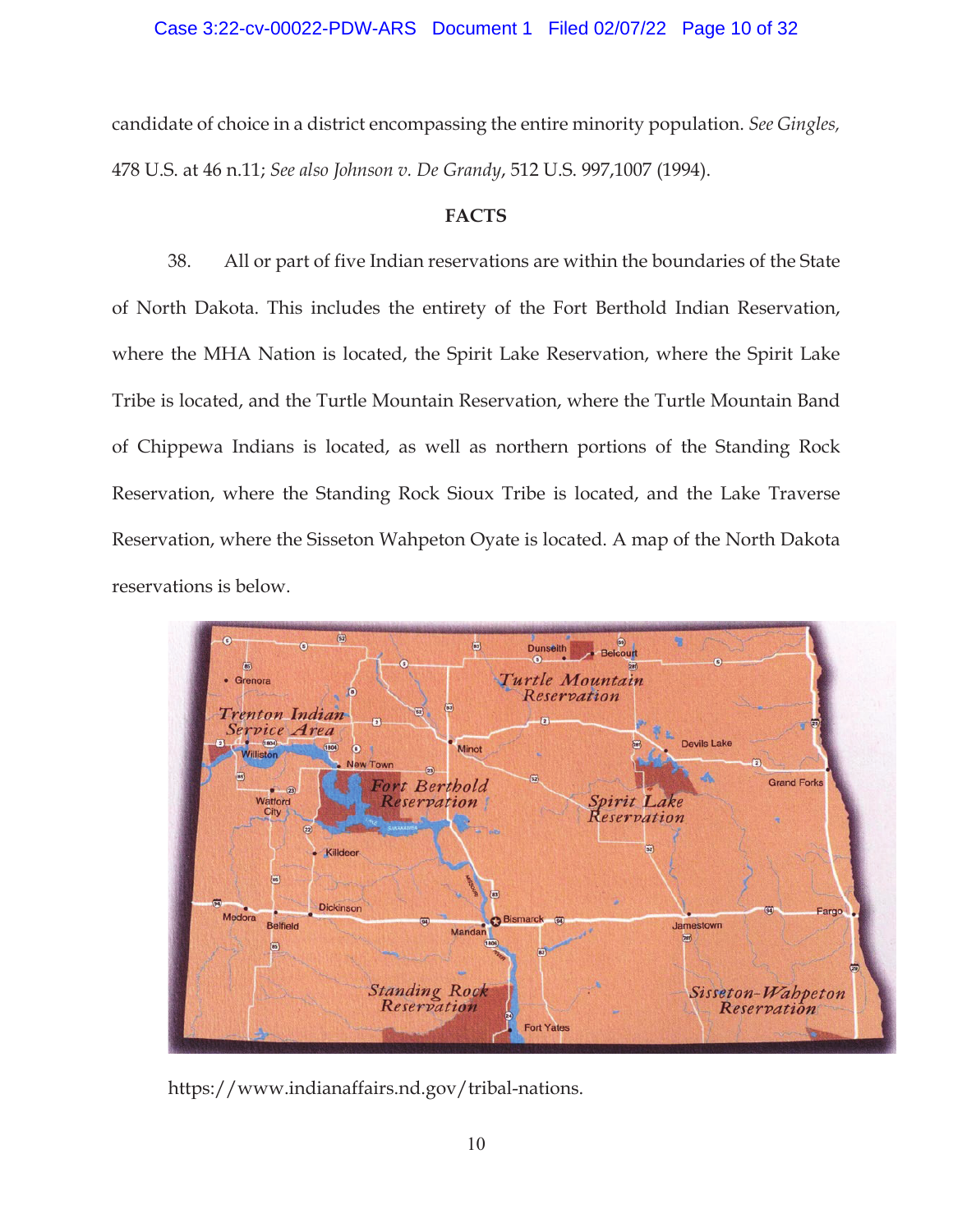### Case 3:22-cv-00022-PDW-ARS Document 1 Filed 02/07/22 Page 11 of 32

39. According to the 2020 Census, North Dakota has a total population of 779,094, of whom 636,160 (81.7%) are non-Hispanic White, 55,727 (7.2%) are Native American (alone or in combination), and 87,207 (11.2%) are members of other racial or ethnic groups.

40. According to the 2020 Census, North Dakota has a voting-age population of 596,093, of whom 503,153 (84.4%) are non-Hispanic White, 35,031 (5.9%) are Native American (alone or in combination), and 57,909 (9.7%) are members of other racial or ethnic groups.

41. The North Dakota legislature commenced its most recent redistricting process following the 2020 U.S. Census in August 2021. Redistricting was driven by the North Dakota Legislative Council Redistricting Committee (the "Redistricting Committee"), a subcommittee of the legislature comprised of eight state house representatives, including the chairman, and eight state senators, including the vice chairman. H.B. 1397, 67th Leg., Reg. Sess. (N.D. 2021).

42. The Redistricting Committee was charged with developing a legislative redistricting plan to submit to the legislative assembly and implemented in time for use in the 2022 primary election. *Id.* Throughout the process, the Redistricting Committee held hearings in which it received testimony from the public and state legislators regarding legislative plans.

43. Many of the requests of tribal leaders and native organizations were ignored in the process, including requests to hold Redistricting Committee meetings on or near reservations to allow tribal members to participate.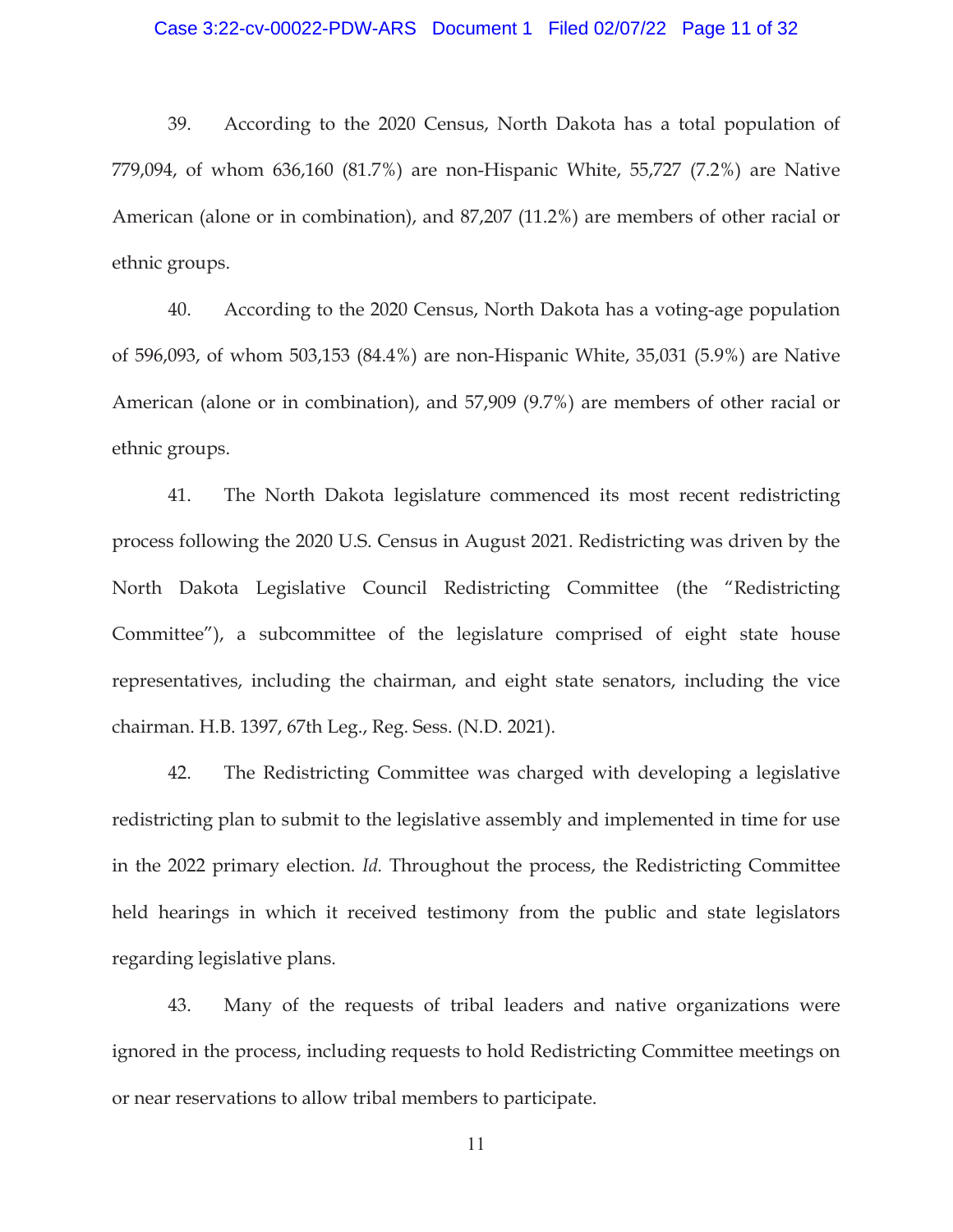## Case 3:22-cv-00022-PDW-ARS Document 1 Filed 02/07/22 Page 12 of 32

44. Chairman Douglas Yankton of the Spirit Lake Tribe and other official representatives of the Spirit Lake Tribe, including Gaming Commission Executive Director Collette Brown (who is also an Individual Plaintiff), provided testimony to the Redistricting Committee on August 26, 2021,<sup>1</sup> September 15, 2021,<sup>2</sup> and September 29, 2021,3 stating the Spirit Lake Tribe's official position that the Spirit Lake Reservation should be placed into a single state house subdistrict that would improve tribal citizens' representation in the State Legislature.

45. At no point did the Turtle Mountain Band of Chippewa Indians nor its representatives request that the Tribe's reservation be placed into a single-member state house subdistrict.

46. On September 29, 2021, the Redistricting Committee adopted its draft final statewide legislative plan and for the first time indicated the Committee's intent to split

 $\overline{a}$ 

<sup>1</sup> *Aug. 26 Meeting of the Redistricting Committee*, 2021 Leg., 67th Sess. (N.D. Aug. 26, 2021), https://www.legis.nd.gov/assembly/67-2021/interim/23-5024-03000-meetingminutes.pdf (minutes); *Testimony of Collette Brown at Aug. 26 Meeting of the Redistricting Committee*, 2021 Leg., 67th Sess. (N.D. Aug. 26, 2021), https://www.legis.nd.gov/files/committees/67-2021/23\_5024\_03000appendixh.pdf. <sup>2</sup> *Sep. 15 Meeting of the Redistricting Committee*, 2021 Leg., 67th Sess. (N.D. Sep. 15, 2021), https://www.legis.nd.gov/assembly/67-2021/interim/23-5061-03000-meetingminutes.pdf (minutes); *Testimony of Collette Brown at the Sep. 15 Meeting of the Redistricting Committee*, 2021 Leg., 67th Sess. (N.D. Sep. 15, 2021), https://www.legis.nd.gov/files/committees/67-2021/23\_5061\_03000appendixd.pdf (testimony).

<sup>3</sup> *Sep. 28-29 Meeting of the Redistricting Committee*, 2021 Leg., 67th Sess. (N.D. Sep. 28-29, 2021), https://www.legis.nd.gov/assembly/67-2021/interim/23-5063-03000-meetingminutes.pdf (minutes); *Testimony of Douglas Yankton at the Sep. 28-29 Meeting of the Redistricting Committee*, 2021 Leg., 67th Sess. (N.D. Sep. 28-29, 2021), https://www.legis.nd.gov/files/committees/67-2021/23\_5063\_03000appendixc.pdf (testimony).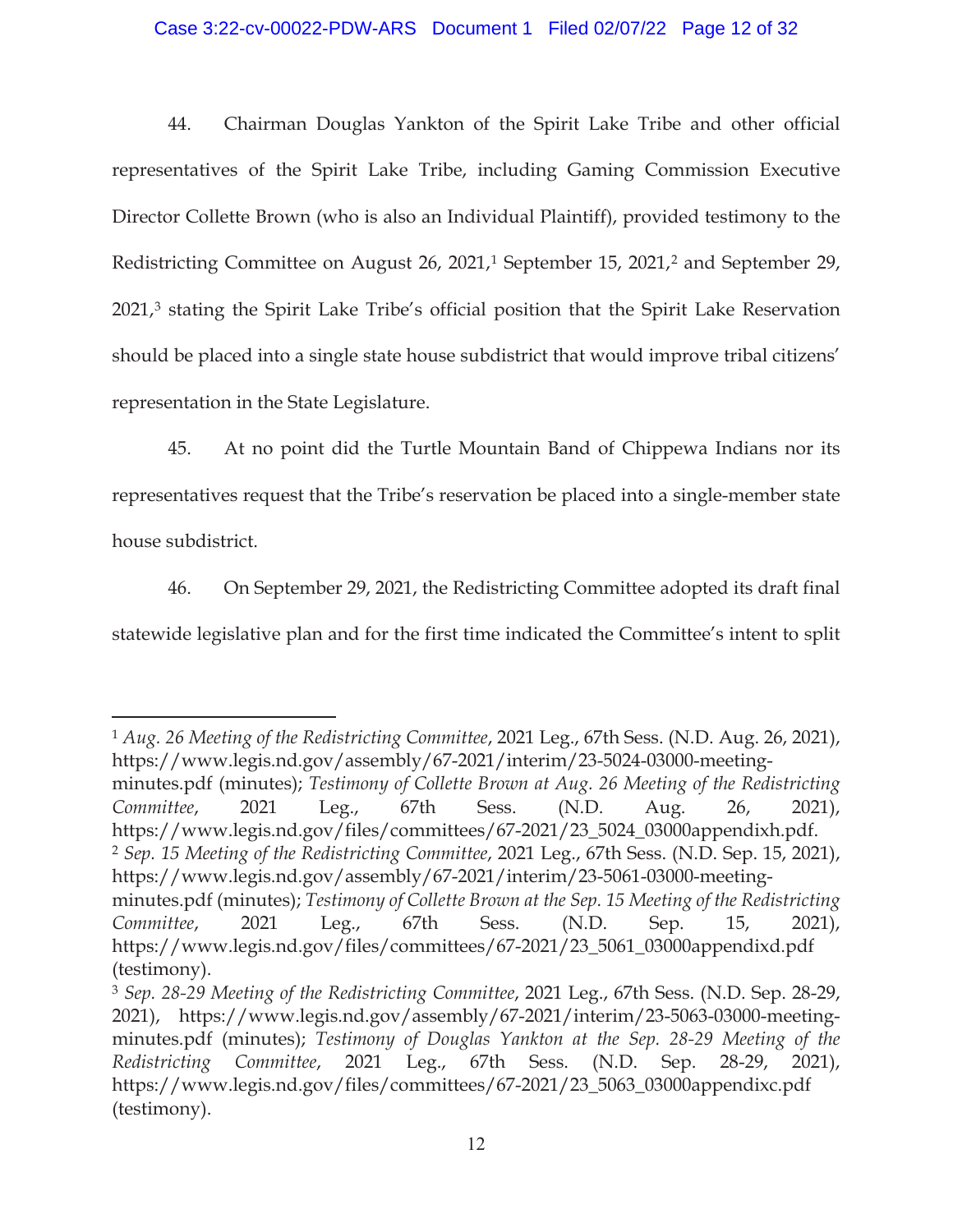### Case 3:22-cv-00022-PDW-ARS Document 1 Filed 02/07/22 Page 13 of 32

District 9 into two state house subdistricts. The final draft plan included 47 state legislative districts, with two divided into single-member state house subdistricts, Districts 4 and 9.

47. District 9, which comprises the boundaries of Senate District 9 (SD 9), is divided into single-member House Districts: 9A (HD 9A) and 9B (HD 9B). The Turtle Mountain Indian Reservation is located entirely in HD 9A, while some of the Tribe's trust land and members are located in HD 9B.

48. The plan did not establish a single-member state house district encompassing the Spirit Lake Reservation. Instead, the Spirit Lake Reservation was located in District 15, which encompasses a single-member state senate district and a twomember at-large state house district.

49. After reviewing the Redistricting Committee's final proposed plan, officials from the Spirit Lake Tribe and Turtle Mountain Band of Chippewa Indians determined that the best way to prevent the votes of citizens of the Tribal Nations from being diluted and to ensure compliance with the Voting Rights Act would be for the Legislature to adopt a joint legislative district that includes both the Spirit Lake Tribe and the Turtle Mountain Band of Chippewa Indians.

50. On November 1, 2021, Spirit Lake Chairman Yankton and Turtle Mountain Chairman Azure issued a joint letter to Governor Doug Burgum, House Speaker Kim Koppelman, House Majority Leader Chet Pollert, House Minority Leader Joshua Boschee, Senate Majority Leader Rich Wardner, and Senate Minority Leader Joan Heckman detailing the Tribal Nations' concerns about the proposed map and indicating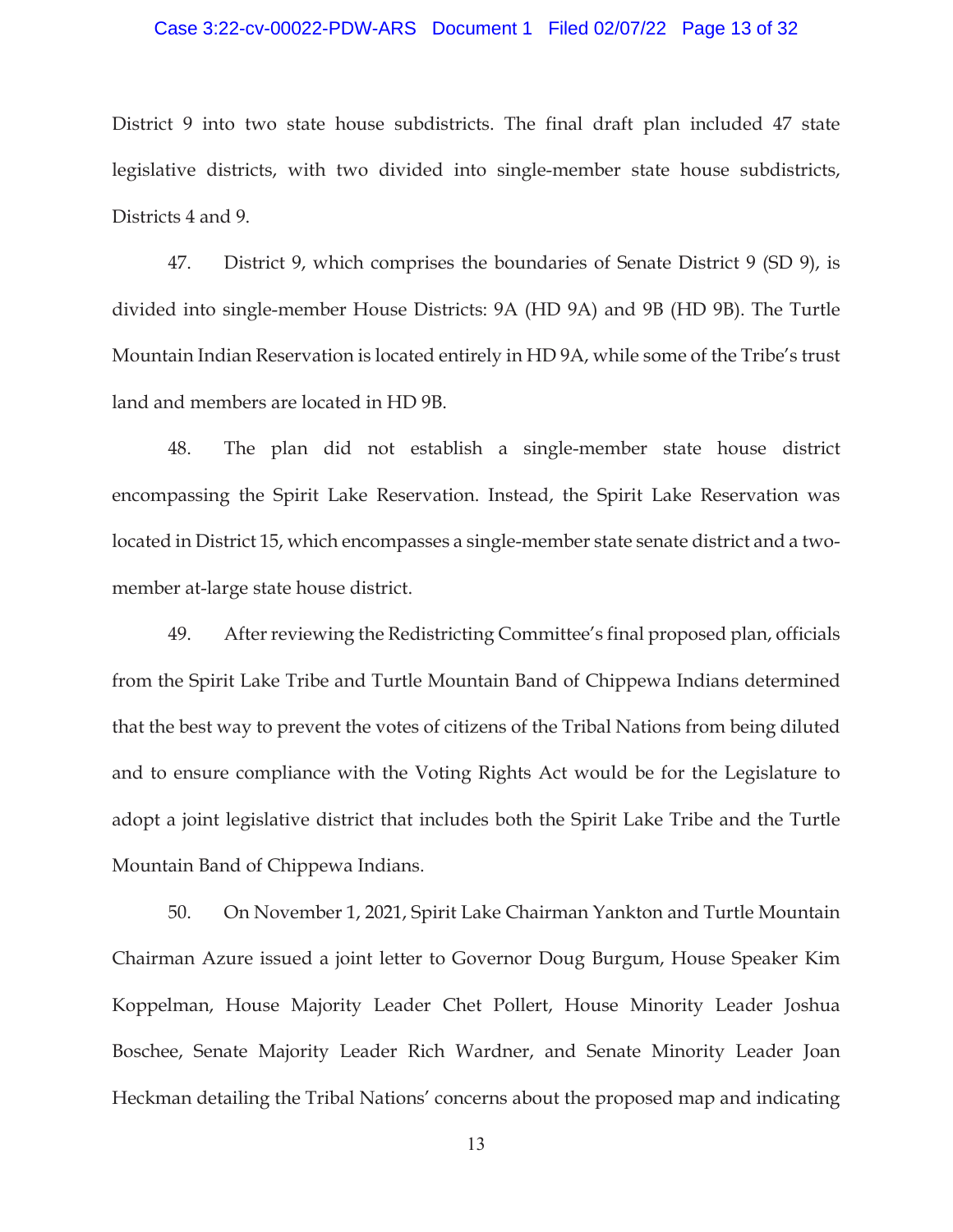# Case 3:22-cv-00022-PDW-ARS Document 1 Filed 02/07/22 Page 14 of 32

the Tribal Nations' request to be placed into a single legislative district encompassing both Tribes' reservations. *See* Exhibit 1.

51. The letter also put each of these officials on notice that the proposed District 9, which includes HD 9A and HD 9B, as they are currently drawn, would violate the Voting Rights Act and provided an analysis of racially polarized voting in North Dakota.

52. Along with the letter, the Chairmen delivered a proposed draft of a district encompassing their two Tribal Nations as well as a draft map.

53. On November 8, 2021, the Redistricting Committee held a hearing during the special legislative session to finalize its plan.

54. At that meeting on November 8, 2021, Senator Richard Marcellais who represents SD 9 proposed an amendment to the Committee's final legislative map, which would have created a joint legislative district containing the Turtle Mountain Reservation and Spirit Lake Reservation.

55. During the meeting, the committee heard testimony from Chairman Azure, Chairman Yankton, Senator Marcellais, and Representative Marvin Nelson of District 9 regarding the proposed amendment. Both Chairmen again indicated their Tribal Nations' position that the tribes' reservations should be placed into the same district.

56. The Committee failed to adopt the amendment, as did the full Senate. Rather, on November 10, 2021, the North Dakota State Legislature passed HB 1504. Governor Burgum signed the bill into law the following day.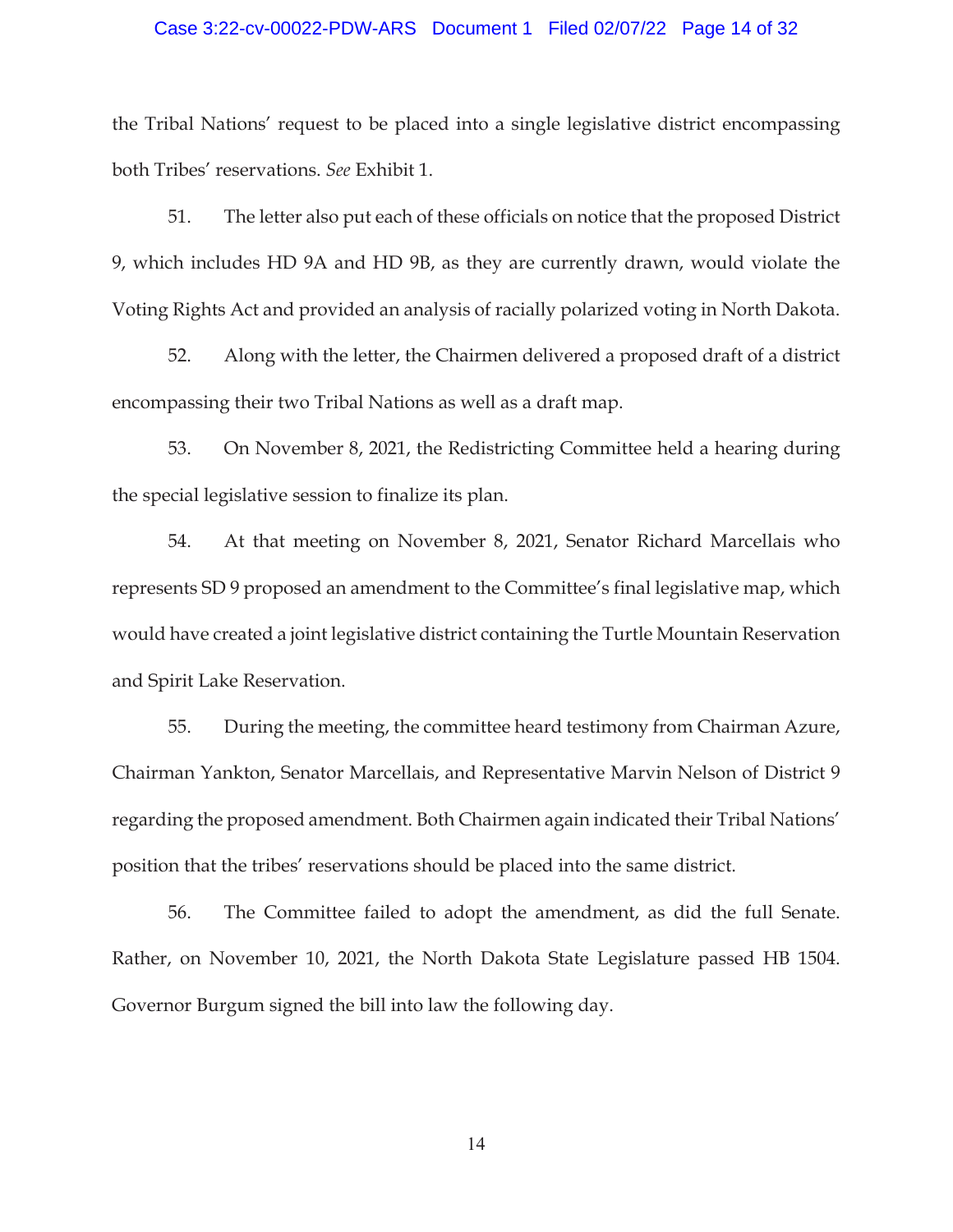## *Native Americans' Voting Strength Is Diluted by the Configuration of Districts 9A, 9B, and 15*

57. HB 1504 packs Native American voters in District 9A, while cracking other Native American voters in Districts 9B and 15.

58. House District 9A has a Native Voting-Age Population of 79.79 percent and is centered in Rolette.

59. House District 9B has a Native American Voting-Age Population of 32.23 percent, cracking apart Native American populations near St. John and Turtle Mountain Trust lands from those in District 9A.

60. Spirit Lake's Native American population is submerged into District 15, which has a Native American Voting-Age Population of 23.08 percent.

# **Gingles** *Prong 1: Native American Voters Form a Geographically Compact Majority in an Alternative District with Two State House Seats*

61. Native Americans living on and around the Spirit Lake Reservation and Turtle Mountain Reservation are sufficiently numerous and geographically compact to constitute a majority in an undivided legislative district.

62. In that proposed district, Native American voters from Turtle Mountain and Spirit Lake reservations would be combined in a single district with a Native American Voting-Age Population of 69.1 percent. Under this configuration, Native American voters in the region would have the opportunity to elect their candidates of choice to both at-large state house seats as well as the senate.

63. The Native American population on and around the Turtle Mountain and Spirit Lake reservations is geographically compact.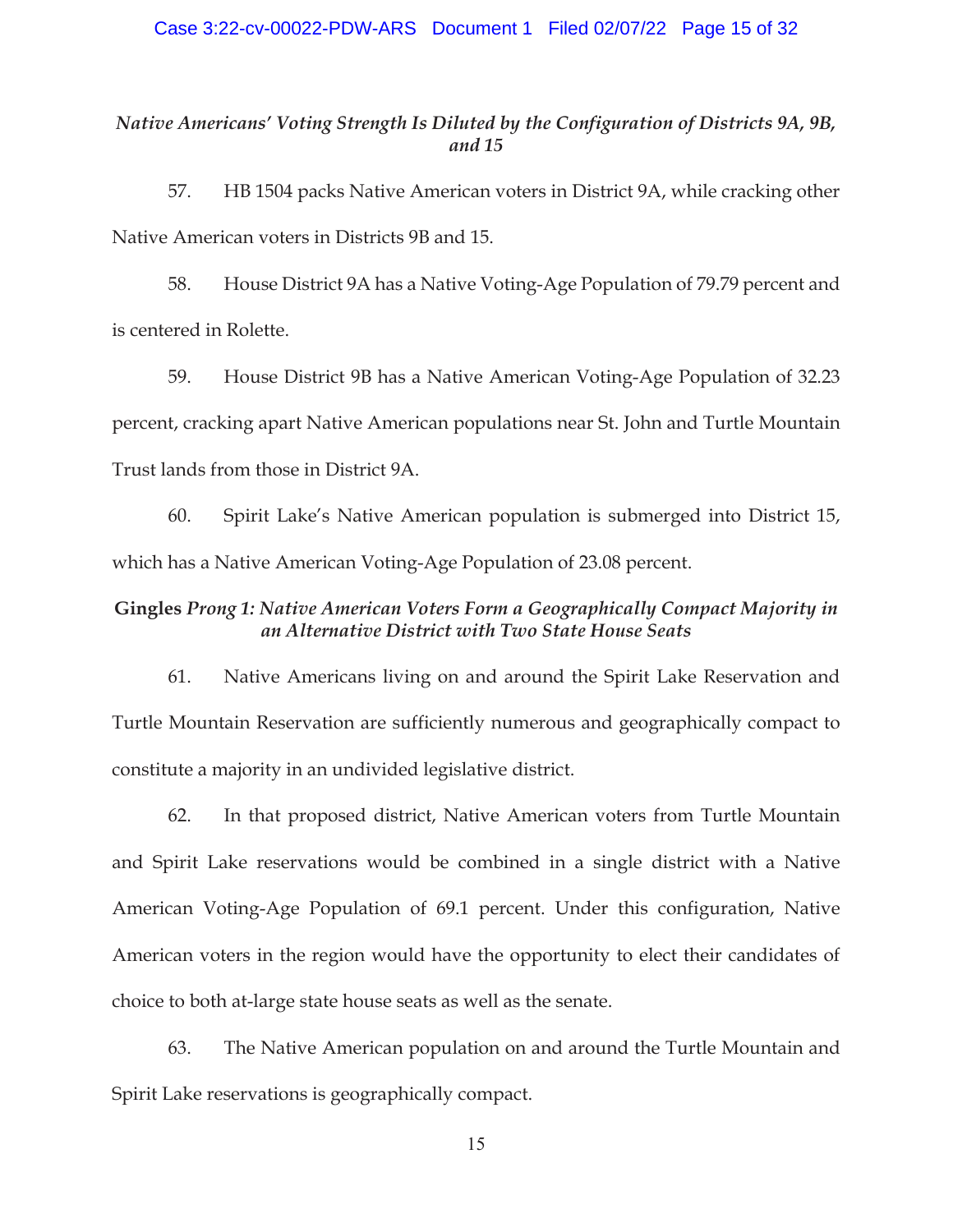# Case 3:22-cv-00022-PDW-ARS Document 1 Filed 02/07/22 Page 16 of 32

64. The Spirit Lake and Turtle Mountain reservations are a mere 55 miles apart—a roughly one-hour drive between the reservations.

65. The below map shows the Spirit Lake reservation and Turtle Mountain reservation (including adjacent trust lands) outlined in black lines, with the more densely populated Native American areas shown in blue.



66. The Tribes' proposed district would be far more compact than the enacted District 14, which stretches over 150 miles—a nearly three hour drive—from Wolford in Pierce County to Alkaline Lake in Kidder County.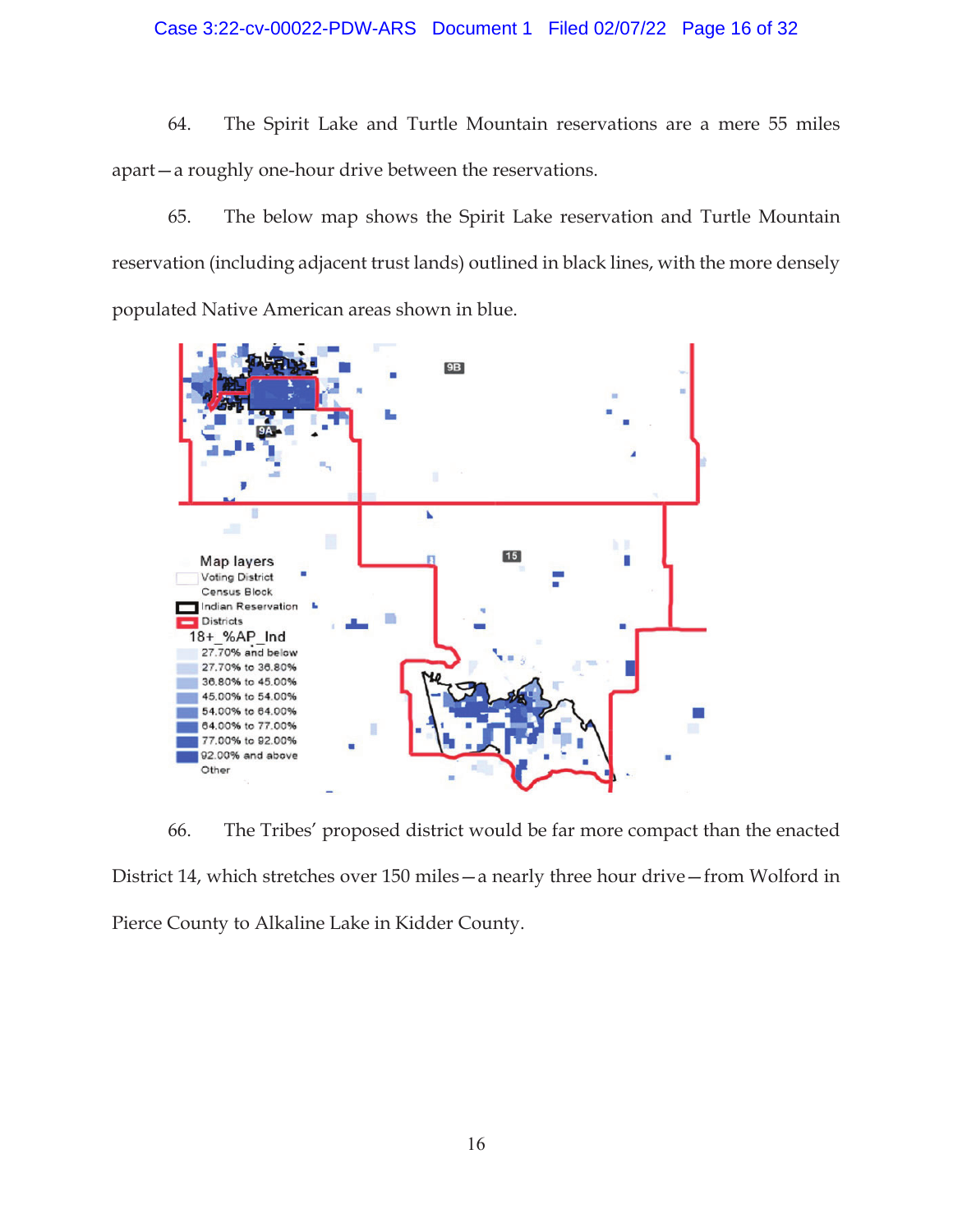# **Gingles** *Prong 2: Voting in the Region is Racially Polarized, with Native American Voters Demonstrating Political Cohesion*

67. Native American voters in North Dakota, including those living on and around the Spirit Lake Reservation and Turtle Mountain Reservation, vote cohesively and overwhelmingly support the same candidates.

68. For example, Rolette County precinct 09-03 has a Native American Voting-Age Population of 93.7 percent, and in the 2020 presidential election candidate Joe Biden carried the precinct by a margin of 87.2 percent to 11.6 percent.

69. Benson County precinct 23-02 has a Native American Voting-Age Population of 91.8 percent, and Biden carried it by a margin of 78.6 percent to 19.6 percent.

# **Gingles** *Prong 3: White Bloc Voting Usually Defeats Native American Preferred Candidates*

70. In the absence of Section 2 compliant districts, white bloc voting in the region usually defeats the candidate of choice of Native American voters.

71. Republican candidates usually defeat the Native American-preferred Democratic candidates in reconstituted elections in Districts 9B and 15.

72. On the other hand, the Native American candidate of choice prevails by high margins in District 9A. In the 2020 presidential election, Native American candidate of choice Biden received 72.7 percent of the vote, compared to 37.0 percent in District 9B and 32.9 percent in District 15. In the 2020 gubernatorial election, Native American candidate of choice Lenz received 64.3 percent of the vote in District 9A, compared to 29.7 percent in District 9B and 25.8 percent in District 15.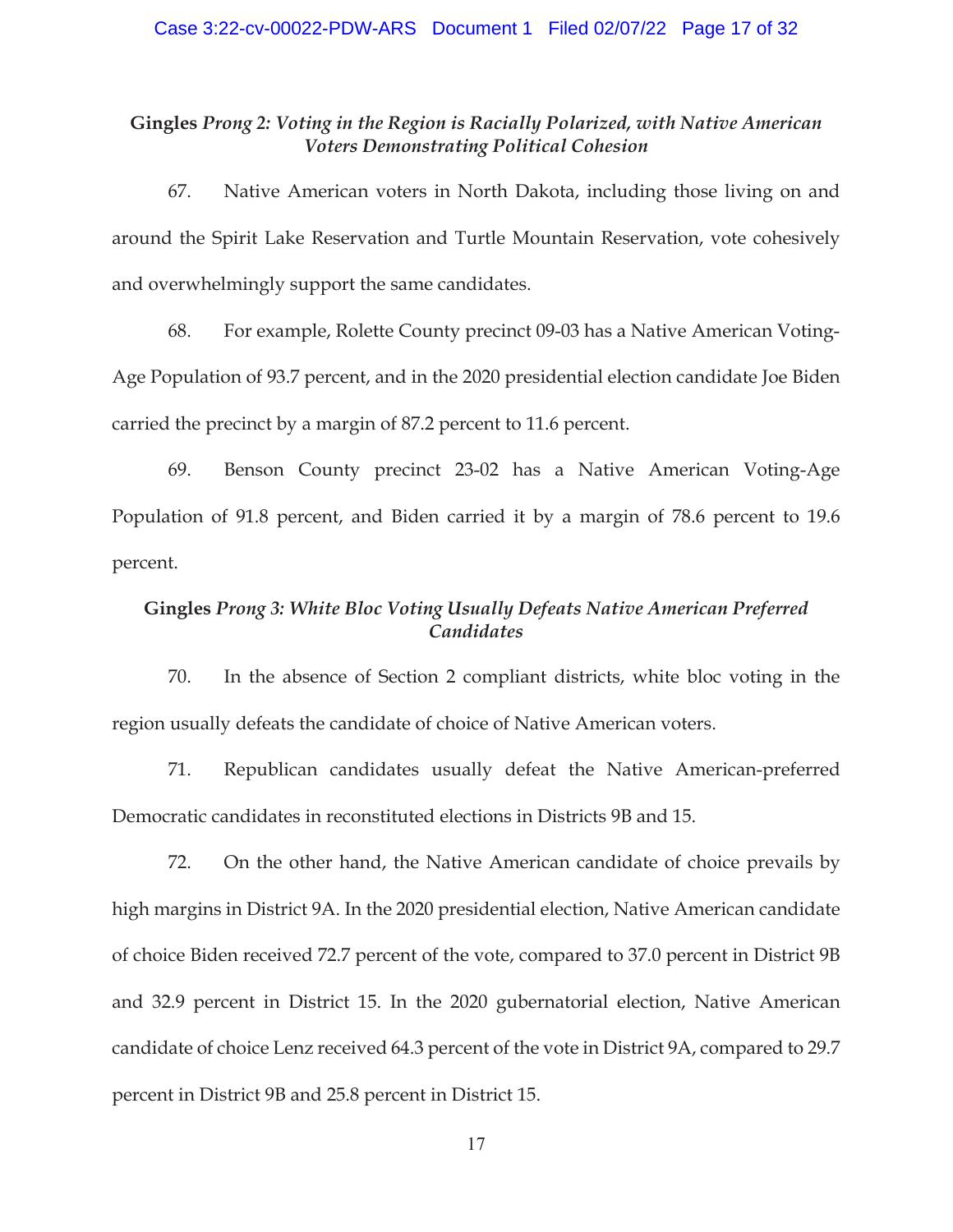# *The Totality of Circumstances Demonstrates that Native American Voters Have Less Opportunity than Other Members of the Electorate to Participate in the Electoral Process and Elect Representatives of Their Choice*

73. A review of the totality of the circumstances reveals that Native American voters in North Dakota have less opportunity than other members of the electorate to participate in the political process and to elect representatives of their choice. *See* 52 U.S.C. § 10301(b).

## *Exclusion of Native Americans from the 2021 Redistricting Process*

74. The North Dakota Legislature, including the Redistricting Committee, failed to actively and effectively engage tribal citizens in the 2021 Redistricting process.

75. The Redistricting Committee failed to hold a single committee hearing on tribal lands, despite repeated requests from the Tribal Nations within North Dakota's borders to do so. Instead, all public hearings were held at substantial distances from tribal lands, making attendance and testimony impossible for most tribal citizens, and especially the many tribal citizens without reliable private transportation.

76. Even when official representatives of the Tribal Nations were able to attend hearings of the Redistricting Committee, they were met with hostility by some legislators.

77. For example, at a final meeting of the Redistricting Committee on November 8, Turtle Mountain Chairman Azure and Spirit Lake Chairman Yankton testified before the Committee. The Chairman requested their respective communities of interest be included together in a single legislative district.

78. Despite the Tribal leaders' requests, legislators repeatedly suggested that they better understood the Tribal Nations' concerns than the Tribes' own Chairmen.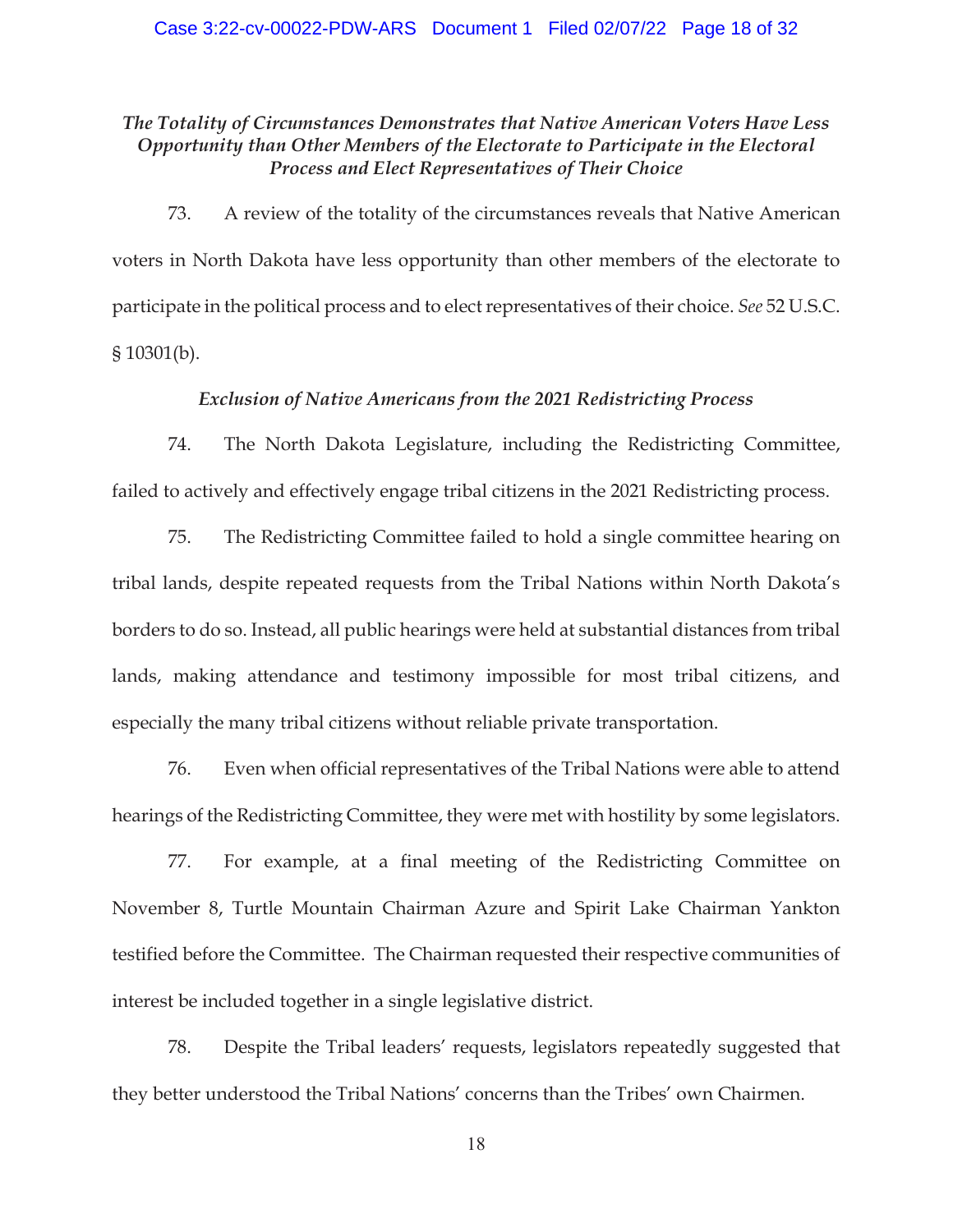### Case 3:22-cv-00022-PDW-ARS Document 1 Filed 02/07/22 Page 19 of 32

79. With the Chairmen still at the meeting, a Representative and member of the Redistricting Committee stated of the Chairmen's request, "I feel . . . that if we had come up with this plan, it would look we were trying to pack them all into one district and to marginalize them and so it's hard for me to listen to them ask to be marginalized, in my opinion."4 Other legislators made similar comments.

80. Representative Terry Jones made statements at a Tribal and State Relations Committee meeting with the Spirit Lake Tribe on September 1, 2021 that sought to discourage Tribes from exercising their right to request single-member house districts by his equating the request to "the definition of racism" because, in his view, the request for single-member districts means "that in order for [him] to be able to properly represent them [tribal members] that [his] skin had to be brown."5

81. The legislators' comments are illustrative of the atmosphere of hostility toward the concerns of Tribal Nations during the 2021 redistricting process.

## *Discrimination in Voting Against Native Americans*

82. As this Court has repeatedly recognized, North Dakota has a long history of both denying Native Americans the right to vote and diluting Native voting strength. *See, e.g.*, *Spirit Lake Tribe v. Benson Cnty.,* No. 2:10-cv-095, 2010 WL 4226614, at \*3 (D.N.D. 2010); Consent Judgment and Decree, *United States v. Benson Cnty.*, Civ. A. No. A2-00-30

<sup>4</sup> *Nov. 8 Hearing of the Joint Redistricting Committee*, 67th Leg., 1st Spec. Sess. 3:40:29 (N.D. Nov. 2021), https://video.legis.nd.gov/en/PowerBrowser/PowerBrowserV2/20211108/-1/22649.

 $\overline{a}$ 

<sup>5</sup> *Sep. 1 Meeting of the Redistricting Committee*, 2021 Leg., 67th Sess. 10:38:07 (N.D. Sep. 1, 2021), https://video.legis.nd.gov/en/PowerBrowser/PowerBrowserV2/20210901/- 1/21581.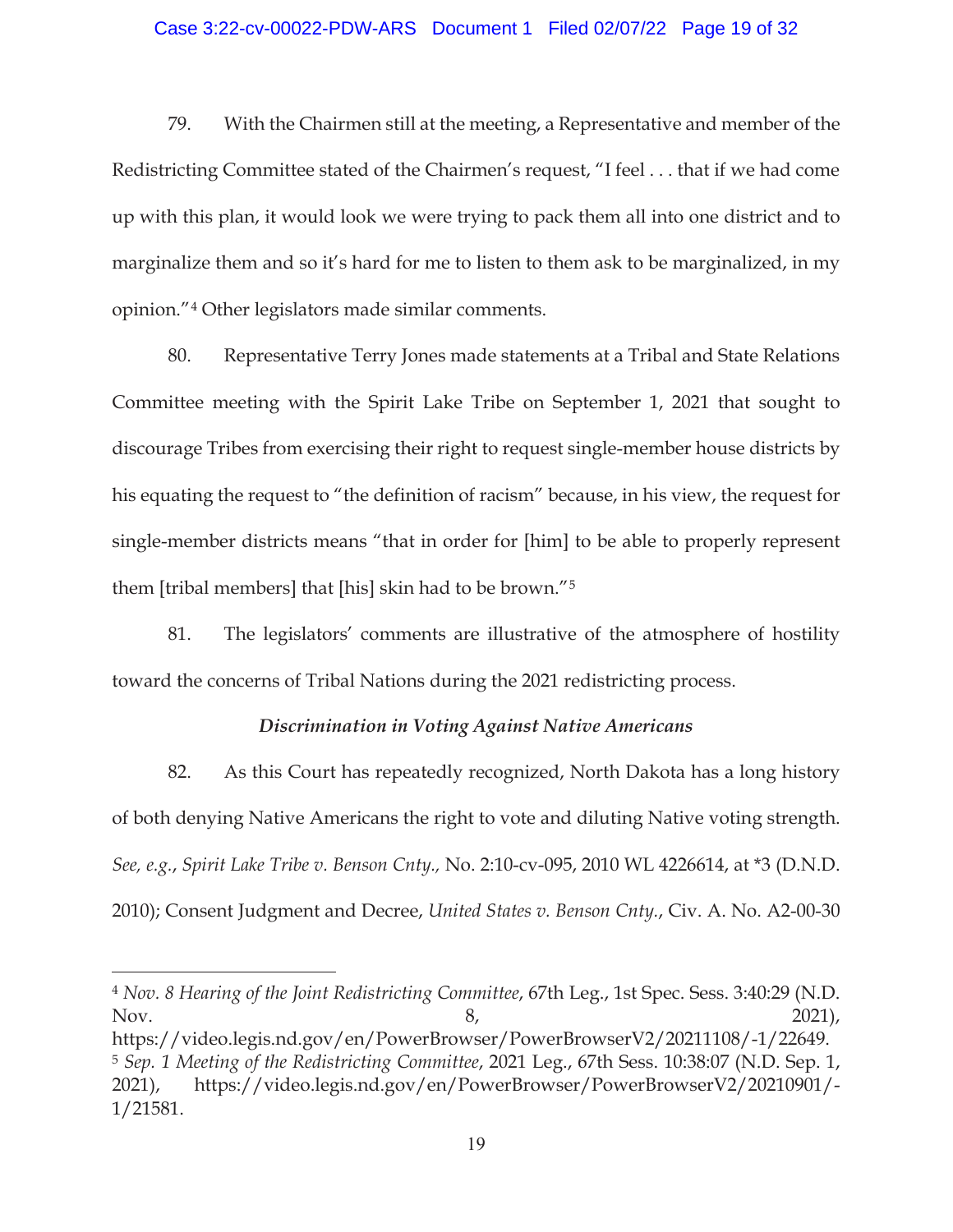### Case 3:22-cv-00022-PDW-ARS Document 1 Filed 02/07/22 Page 20 of 32

(D.N.D. Mar. 10, 2000); *see also State ex rel. Tompton v. Denoyer*, 72 N.W. 1014, 1019 (N.D. 1897).

83. Until 1922, North Dakota explicitly barred most Native Americans from voting. Until 1897, Native Americans were statutorily denied the right to vote in North Dakota "unless they had entirely abandoned their tribal relations, and were in no manner subject to the authority of any Indian chief or Indian agent." *Denoyer*, 72 N.W. at 1019. After that law was struck down by the North Dakota Supreme Court as violating the state constitution, the legislature amended the Constitution to allow only "[c]ivilized persons of Indian descent" who "severed their tribal relations two years next preceding" an election to vote. N.D. Const., art. V § 121 (1898). Native Americans were denied the right to vote unless they could show that they "live[d] just the same as white people." *Swift v. Leach*, 178 N.W. 437, 438 (N.D. 1920).

84. The North Dakota Constitution of 1898 also established a literacy test as a qualification for voting. N.D. Const. art. II, §§ 121, 127 (ratified by vote on Nov. 8, 1898). This practice was commonly used to disenfranchise minority voters and is prohibited by the Voting Rights Act of 1965. 52 U.S.C. § 10303; *see also South Carolina v. Katzenbach*, 383 U.S. 301, 312, 316 (1966) (discussing the discriminatory use of literacy tests and the Voting Rights Act's ban on such tests).

85. Discrimination against Native American voters continues in North Dakota today. Over the past three decades, the State has continued to enact laws and adopt practices that discriminate against eligible Native voters.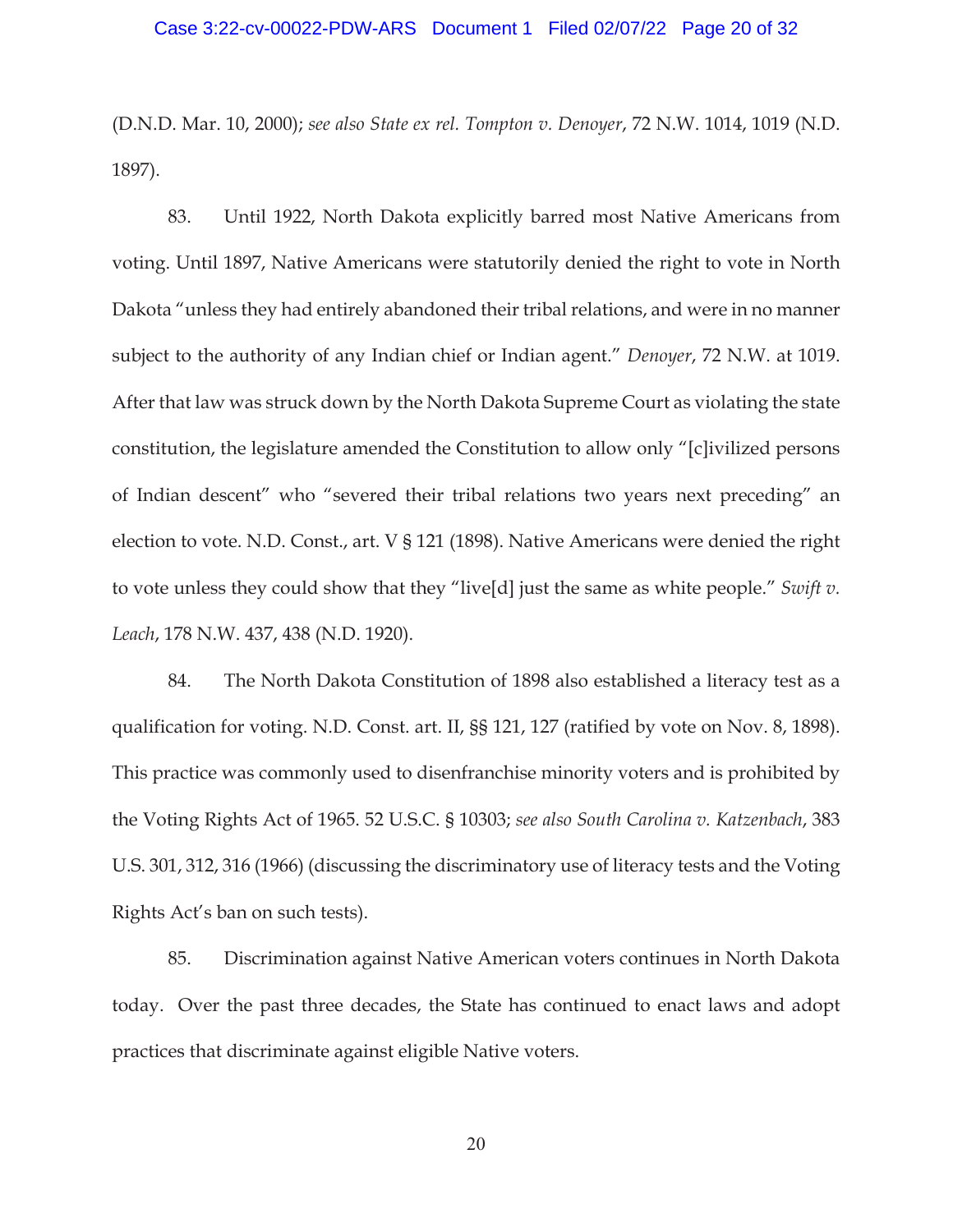### Case 3:22-cv-00022-PDW-ARS Document 1 Filed 02/07/22 Page 21 of 32

86. In 2000, the Justice Department filed an action against Benson County, North Dakota alleging that the county's at-large elections system for electing county commissioners denied Native American voters the opportunity to participate meaningfully in the political process. *See* Consent Judgment at Preamble, *Benson Cnty.*, Civ. A. No. A1-00-30. The parties entered into a consent decree in which Benson County admitted that its at-large system discriminated against Native American voters. The County agreed to adopt a five-district election system, with two majority Native American districts. *Id.*¶ 6, 15.

87. In 2010, the Spirit Lake Tribe sued Benson County to prevent the removal of a polling place on the reservation, some 100 years after the Tribe first sued to establish the reservation polling place. In considering the challenge, this Court recognized "[t]he historic pattern of discrimination suffered by members of the Spirit Lake [Tribe]," and found that the removal of the Spirit Lake polling pace likely violated Section 2 of the VRA. *Spirit Lake Tribe*, 2010 WL 4226614, at \*3. The polling place was then reestablished on the reservation. *Id.* at \*3.

88. Beginning in 2013, the North Dakota legislature adopted a series of discriminatory voter identification laws targeting Native Americans.

89. In both 2013 and 2014, the North Dakota legislature amended its voter ID law to restrict the acceptable forms of identification and eliminate certain fail-safe mechanisms for voters who lacked a qualifying ID. Specifically, the law required voters to present identification containing the voter's name, date of birth, and residential street address. *See* H.B. 1332, 63rd Leg. Assembly; Reg. Sess. § 5 (2013); Order Granting Motion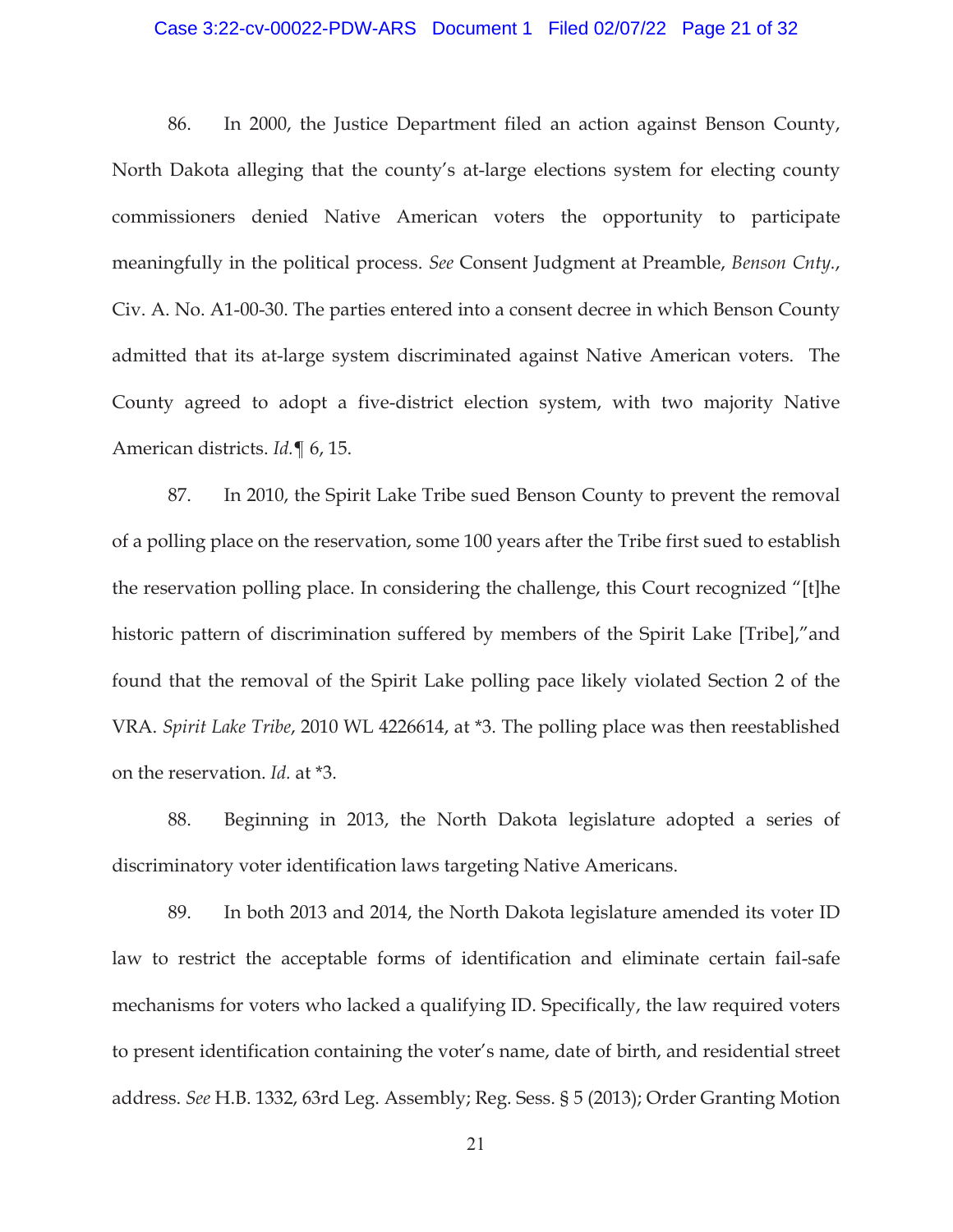### Case 3:22-cv-00022-PDW-ARS Document 1 Filed 02/07/22 Page 22 of 32

for Preliminary Injunction at \*2-3, *Brakebill v. Jaeger*, No. 1:16-cv-008, 2016 WL 7118548, (D.N.D. Aug. 1, 2016). It also eliminated alternative options that had historically been available for voters without ID. *Id.* The North Dakota Legislature passed these discriminatory voter ID laws even after repeated warnings that the identification and residential address requirements would lead to the disenfranchisement of Native Americans.

90. At the time, many Native American voters living on reservations had not been assigned residential addresses. And though the law purported to include tribal identification cards as qualifying IDs, most tribal IDs included a P.O. Box rather than the tribal citizen's non-existent residential address. As such, the residential address requirement disproportionately affected Native American voters and prevented them from relying on their tribal IDs for voting. *Brakebill,* No. 1:16-cv-008, 2016 WL 7118548, at \*4.

91. In 2016, this Court found that the amended voter ID law discriminated against Native Americans.

92. Specifically, it found that Native Americans "face substantial and disproportionate burdens in obtaining each form of ID deemed acceptable under the [2013] law," and that eligible Native voters had been disenfranchised because of it. *Brakebill,* No. 1:16-cv-008, 2016 WL 7118548, at \*9, 16-17.

93. Concluding that the Native American plaintiffs were likely to succeed on a challenge to the law under the Equal Protection Clause of the Fourteenth Amendment, this Court enjoined the Secretary of State from enforcing the law in the November 2016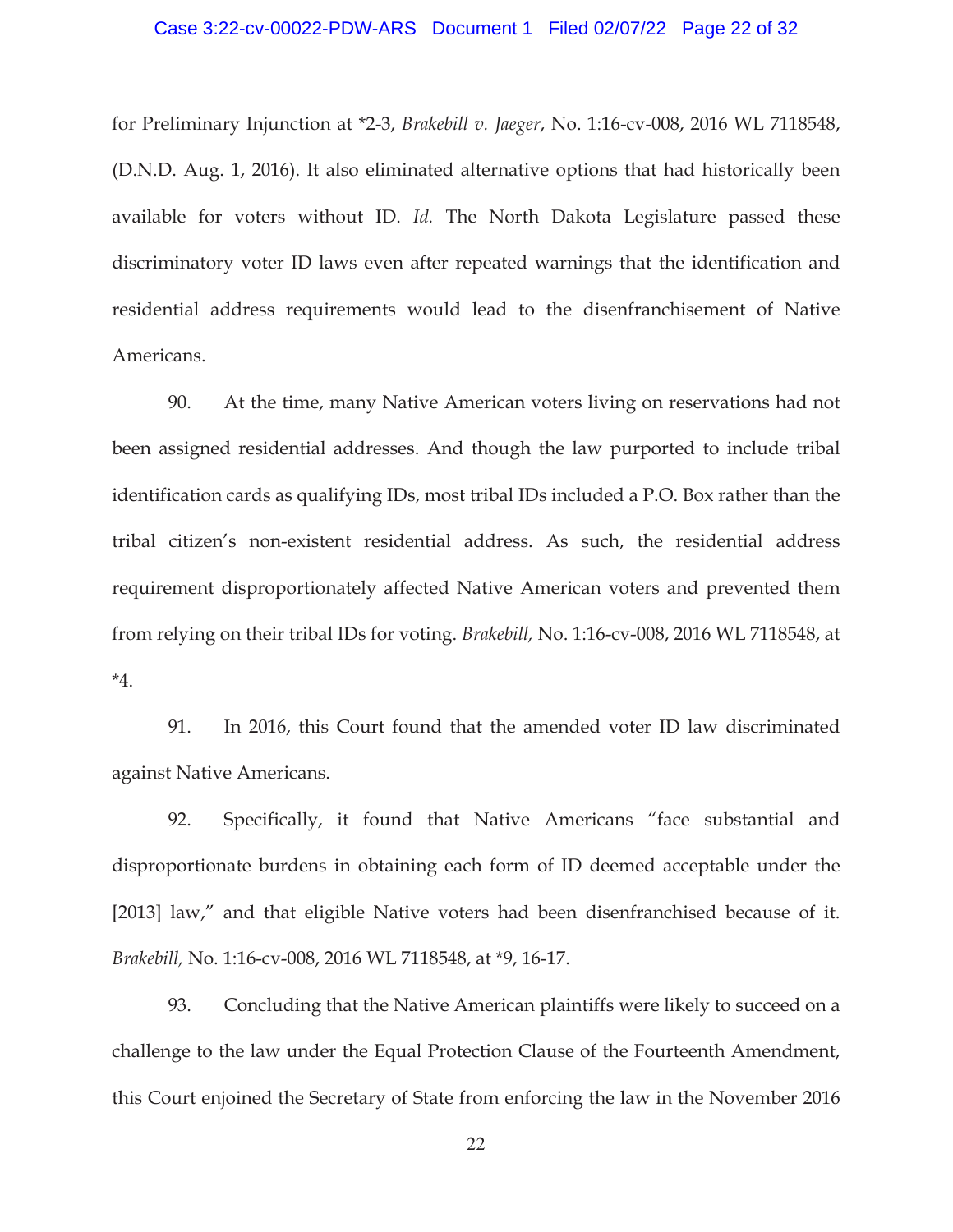### Case 3:22-cv-00022-PDW-ARS Document 1 Filed 02/07/22 Page 23 of 32

Election without a fail-safe provision for voters who lack a qualifying ID. *Brakebill,* No. 1:16-cv-008, 2016 WL 7118548, at \*22. The state did not appeal that decision.

94. In 2017, the North Dakota Legislature again amended the State's voter identification law to eliminate the fail-safe provision for voters who lack a qualifying ID listing their residential street address.

95. After the Spirit Lake Tribe, Standing Rock Sioux Tribe, and various individual eligible Native American voters challenged the law again in federal court as discriminating against Native voters, the State agreed to enter into a consent decree. Under the consent decree, the Secretary of State must recognize tribal IDs as valid voter identification and ensure that Native American voters retain an effective fail-safe voting option, including by ensuring that otherwise eligible voters who lack an ID listing their residential address are provided with their address and corresponding documentation sufficient to allow them to vote. Order, Consent Decree, and Judgment, *Spirit Lake Tribe v. Jaeger*, No. 1:18-cv-00222-DLH-CRH (D.N.D. Apr. 27, 2020).

### *Historic Discrimination Against Native Americans in Other Areas*

96. Native Americans in North Dakota face discrimination in other arenas, which exacerbates the barriers to their effective participation in the political process.

97. Throughout the nineteenth and early twentieth centuries, the United States carried out official federal policy targeted at forcibly assimilating Native Americans into European-American culture. *See Bear Lodge Multiple Use Ass'n v. Babbit*, 175 F.3d 814, 817 (10th Cir. 1999). Forced assimilation included suppression and attempted destruction of Indigenous religions, languages, and culture.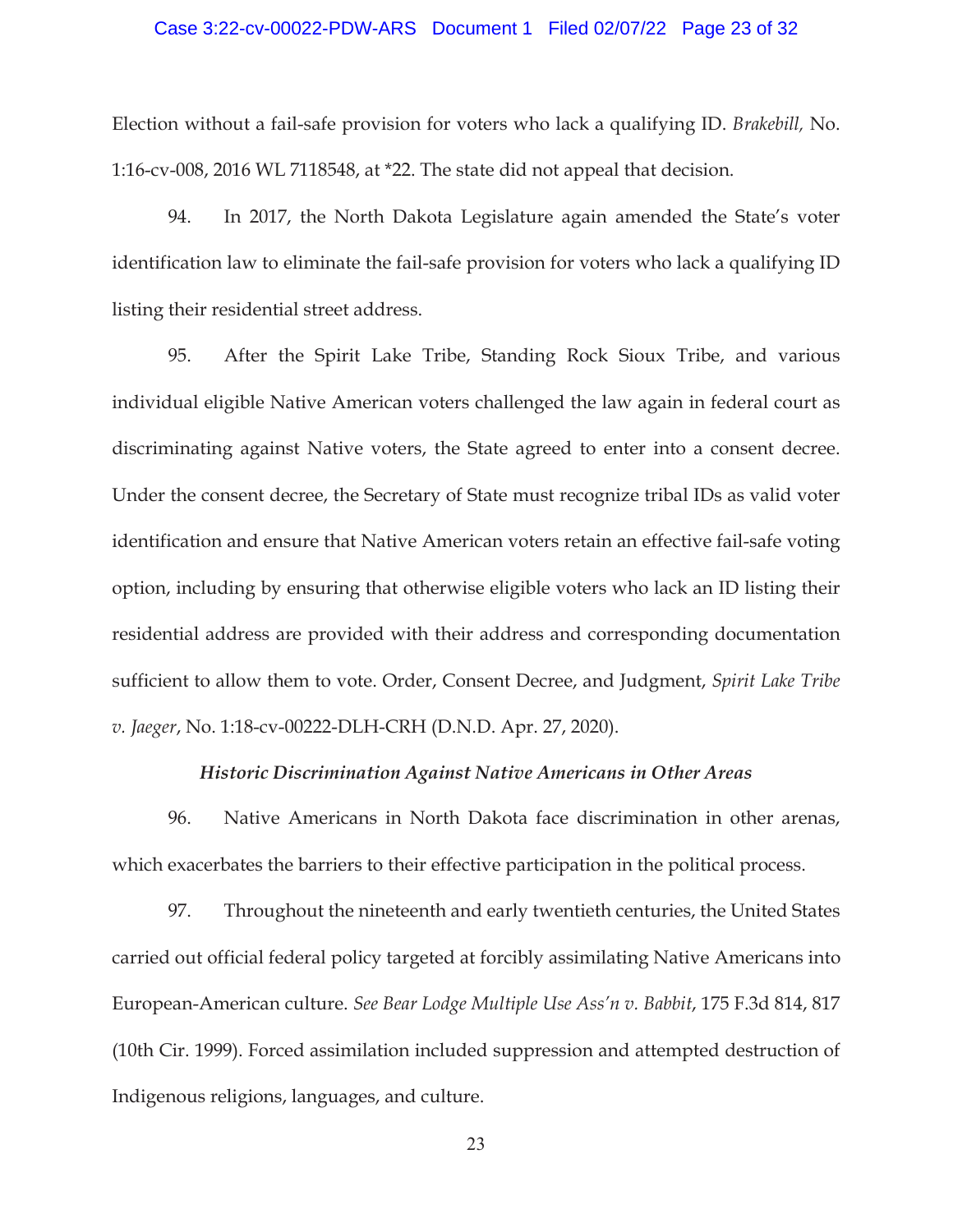### Case 3:22-cv-00022-PDW-ARS Document 1 Filed 02/07/22 Page 24 of 32

98. Assimilationist policies commonly brought violence in the Northern Plains. "In 1890 for example, the United States Cavalry shot and killed 300 unarmed Sioux [Lakota] men, women and children en route to an Indian religious ceremony called the Ghost Dance[.]" *Bear Lodge Multiple Use Ass'n*, 175 F.3d at 817.

99. Native Americans in North Dakota were a direct target of these discriminatory policies and practices.

100. Christian and government boarding schools were established throughout North Dakota beginning in the late nineteenth century and persisting through the midtwentieth century. Native American children were removed from their families and tribes and sent to the boarding schools to be "civilized" and indoctrinated into Christianity. *See e.g.* U.S. Dep't of Interior, *Extracts from the Annual Report of the Secretary of the Interior for the Fiscal Year, 192754* (1927); Native American Rights Fund, *Let All That Is Indian Within You Die!*, 38(2) NARF L. Rev. 1 (2013). These children routinely suffered physical and emotional abuse and neglect. At the same time, they were banned from speaking Indigenous languages and practicing their cultures and religions.

101. The boarding school policy was incredibly harmful and its effects, including disparities in education and literacy between Native Americans and non-Native Americans, have persisted in North Dakota long after its official end. *See* Lewis Merriam, Tech. Dir. for Inst. for Gov't Research, *The Problem of Indian Administration, Report of a Survey made at the request of Hubert Work, Secretary of the Interior and submitted to him Feb. 21, 1928*; Native American Rights Fund, *Let All That Is Indian Within You Die!*, 38(2) NARF L. Rev. 1 (2013).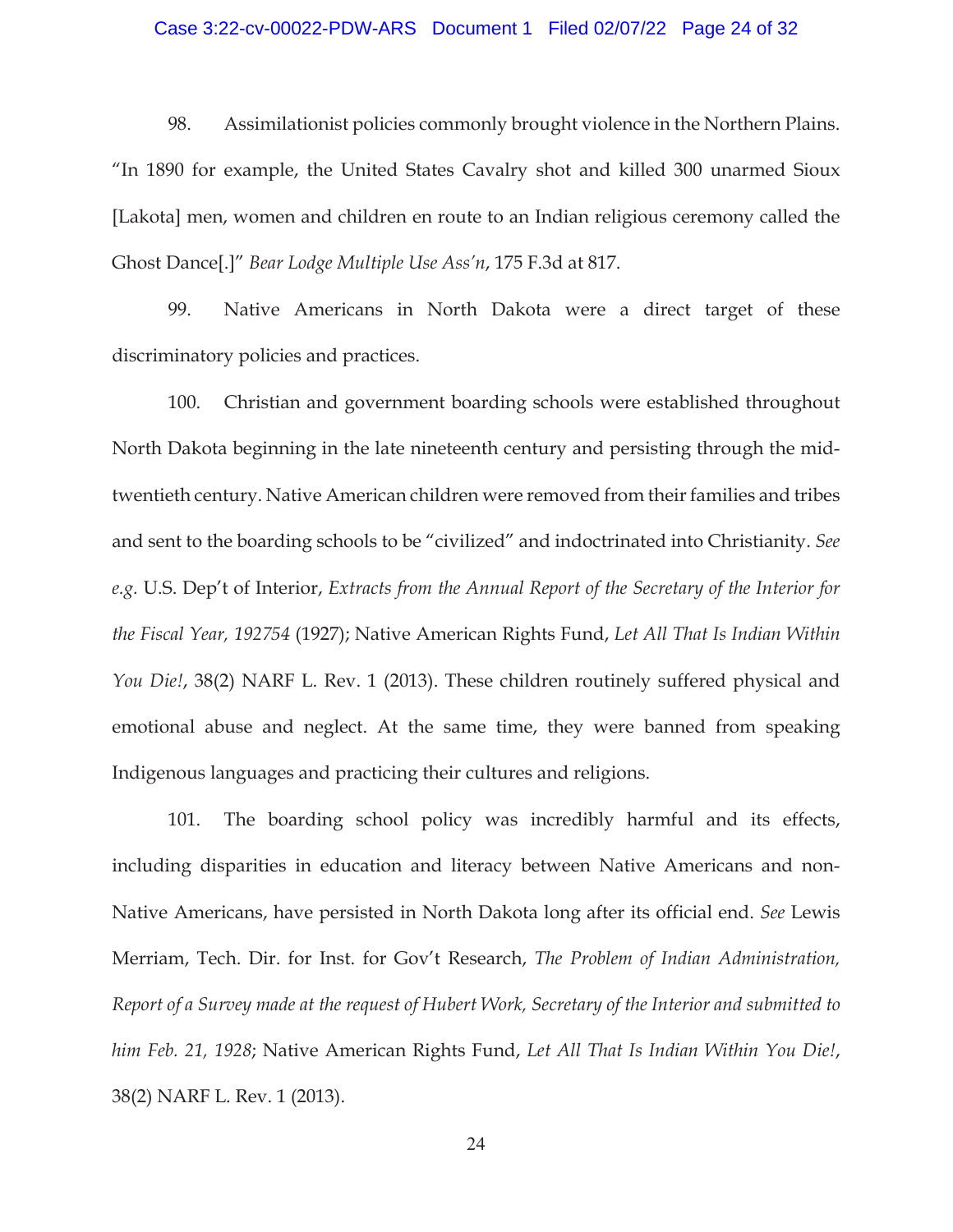### Case 3:22-cv-00022-PDW-ARS Document 1 Filed 02/07/22 Page 25 of 32

102. Native children attending state public schools in the mid-twentieth century also faced significant discrimination, including being subjected to humiliating stereotypes and language discrimination. *See Indian Education: A National Tragedy – A National Challenge*, Special Subcomm. on Indian Educ., 91st Cong., S.R. No. 91-501 (1969). Native students often reported feeling powerless, experiencing depression, and generally feeling alienated form their own cultures. Dropout rates among Native children attending public schools were higher than those for non-native children, while reading levels were lower. At the same time, Native people were generally prevented from serving on school boards. *Id.* at 23-31. Higher dropout rates amongst Native students persisted throughout the end of the twentieth century. *Educational Condition*, N.D. Dep't of Pub. Pub. Education, https://web.archive.org/web/20151225031658/https://www.nd.gov/dpi/SchoolStaff

/IME/Programs\_Initiatives/IndianEd/resources/EducationalCondition/.

103. Native Americans in North Dakota, including the Plaintiff Tribes, were also subjected to discriminatory land allotment policies. Throughout the early-to mid-1900's, millions of acres of tribal land were transferred to private ownership, largely by non-Indians. These allotment policies dramatically reduced the land bases for many tribes, including those in North Dakota. These policies also created a confusing "checkerboard" of state, tribal, and federal jurisdiction, leading to reduced and inconsistent enforcement of criminal laws by non-tribal law enforcement agencies. *See Keepseagle v. Vilsack*, 118 F. Supp. 3d. 98 (D.D.C. 2015), *appeal denied* 2015 WL 9310099 (D.C. Cir. 2015).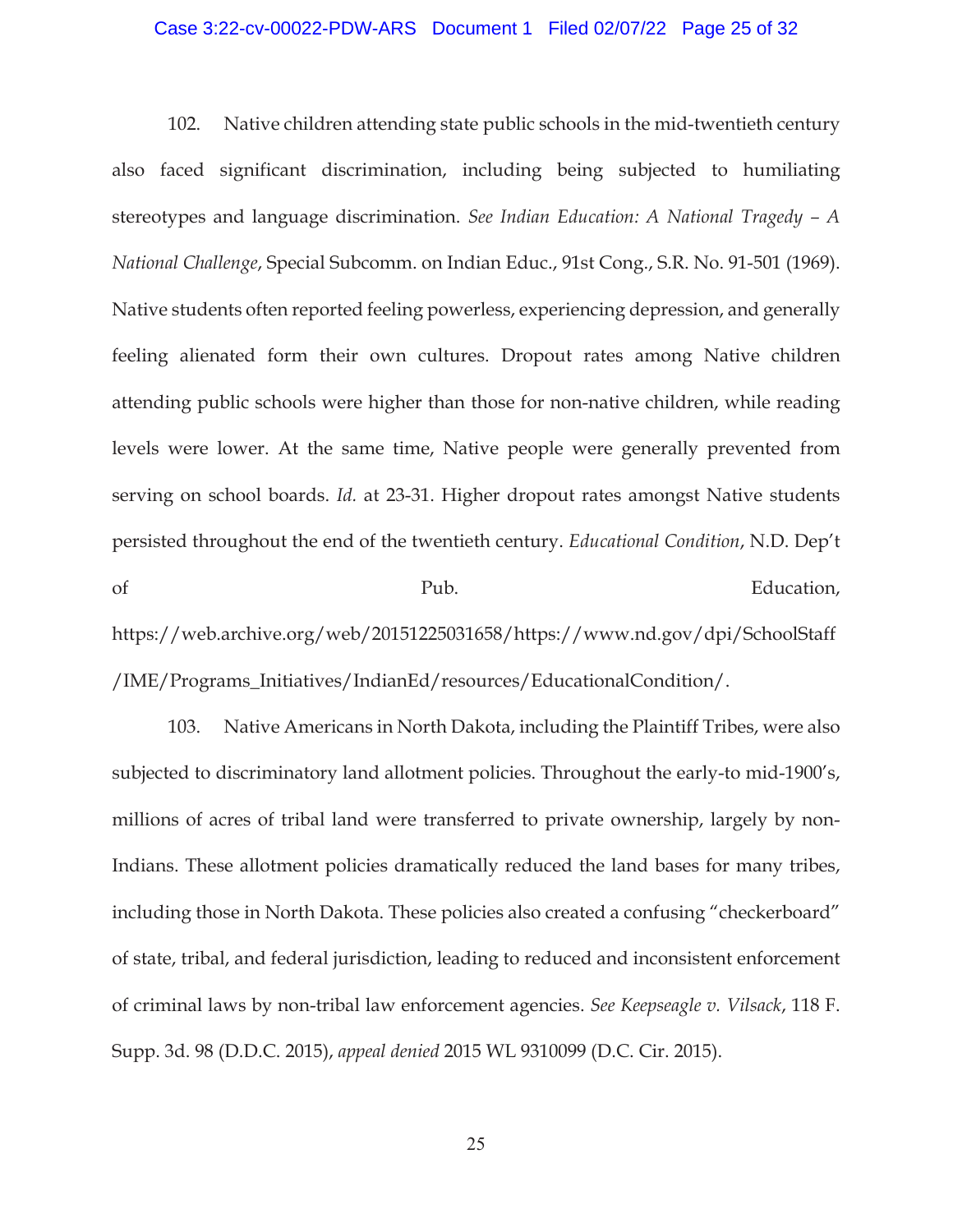# Case 3:22-cv-00022-PDW-ARS Document 1 Filed 02/07/22 Page 26 of 32

104. The State of North Dakota has played an active role in discrimination against Native Americans since its inception.

105. Significantly, the State, through the North Dakota Indian Affairs Commission, embraced the discriminatory and harmful forced assimilation and relocation policies of the federal government.

106. Historic discrimination has hindered the ability of the Native American population in North Dakota to participate effectively in the political process.

## *Modern Effects of Discrimination*

107. Native Americans in North Dakota continue bear the effects of the state and federal government's discriminatory policies and practices in income and poverty, education, employment, and health, which hinders their ability to participate effectively in the political process.

108. Native Americans in North Dakota are three times more likely than the general population of North Dakota and nearly four times more likely than are whites in the state to live in poverty. According to the 2015-2019 American Community Survey Estimates, the poverty rate for Native Americans in North Dakota is 32.2 percent (nearly 1 in 3), compared 10.7 percent for the state's total population and only 8.2 percent amongst North Dakotans who are white alone.

109. Approximately half of all Native American children in North Dakota live in poverty—a rate more than five times higher than any other racial group in the state. North Dakota Interagency Council on Homelessness, *Housing the Homeless: North Dakota's*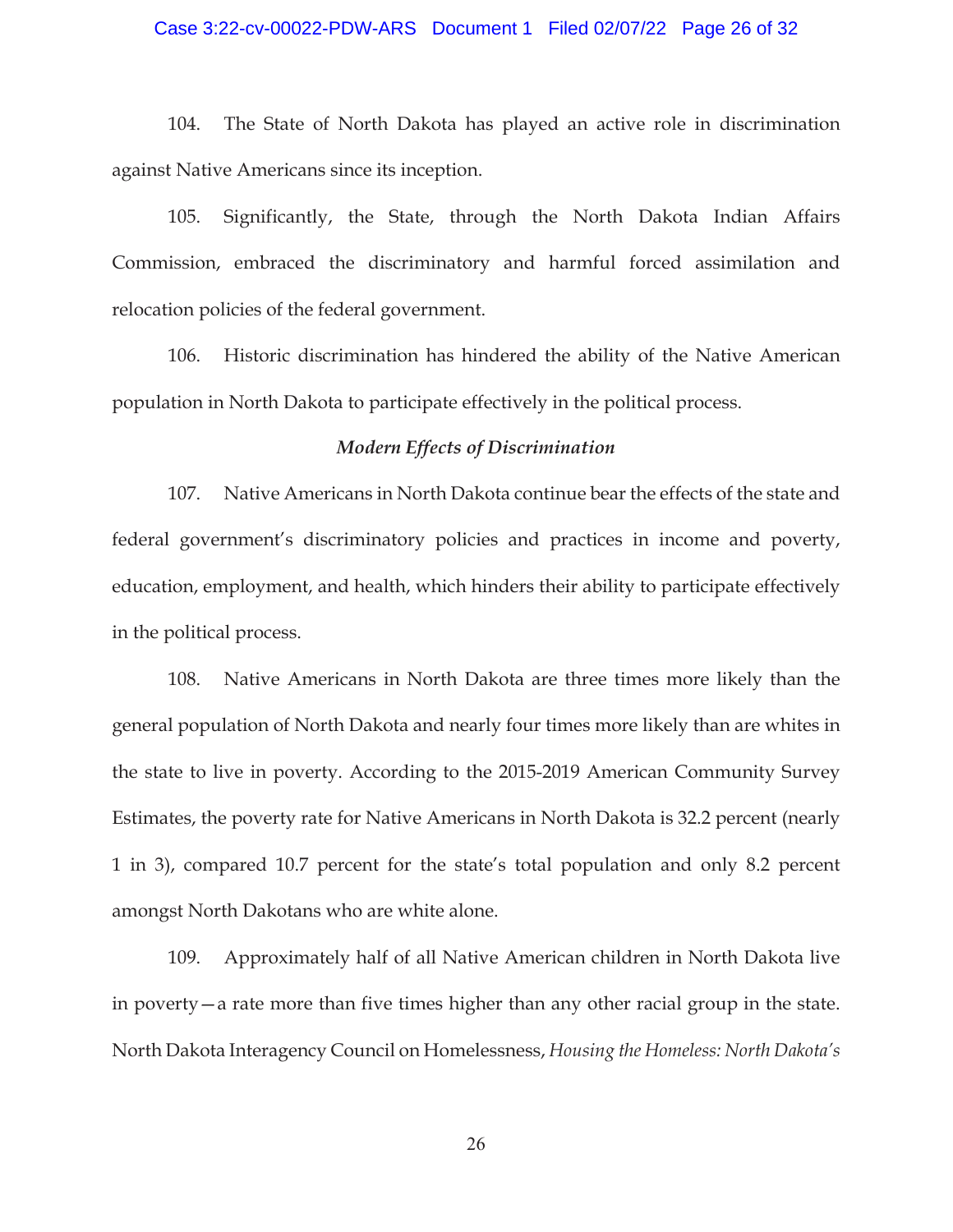### Case 3:22-cv-00022-PDW-ARS Document 1 Filed 02/07/22 Page 27 of 32

*10-Year Plan to End Long-Term Homelessness* ii (October 2018), https://www.ndhfa.org/wp-content/uploads/2020/07/HomelessPlan2018.pdf.

110. Native Americans in North Dakota face a higher rate of homelessness than any other racial group in the state. In 2017, the North Dakota Interagency Council on Homelessness estimated that Native Americans account for at least 21 percent of North Dakota's homeless population, despite making up only 5 percent of the state's population. *Id* at 17.

111. This 2017 study likely underestimated the actual number of Native Americans who are effectively homeless because it failed to account for the many individuals who live temporarily with family and other tribal members. *Id.* at 17.

112. Native Americans in North Dakota also fare worse than white North Dakotans in education. Native Americans over the age of 25 are two and a half times as likely as whites to lack a high school diploma. According to the 2019 American Community Survey, approximately 15 percent of Native Americans lack a high school diploma, compared to 6 percent of whites.

113. Native American students in North Dakota are 4.2 times more likely than white students to be suspended from school. At the same time, white students are 4.3 times more likely than Native students to be enrolled in Advanced Placement classes. ProPublica, *Miseducation: North Dakota*, https://projects.propublica.org/miseducation/state/ND (last accessed Sep. 16, 2021).

114. Native Americans in North Dakota also suffer worse health outcomes than the State's overall population, on average. For example, Native Americans report being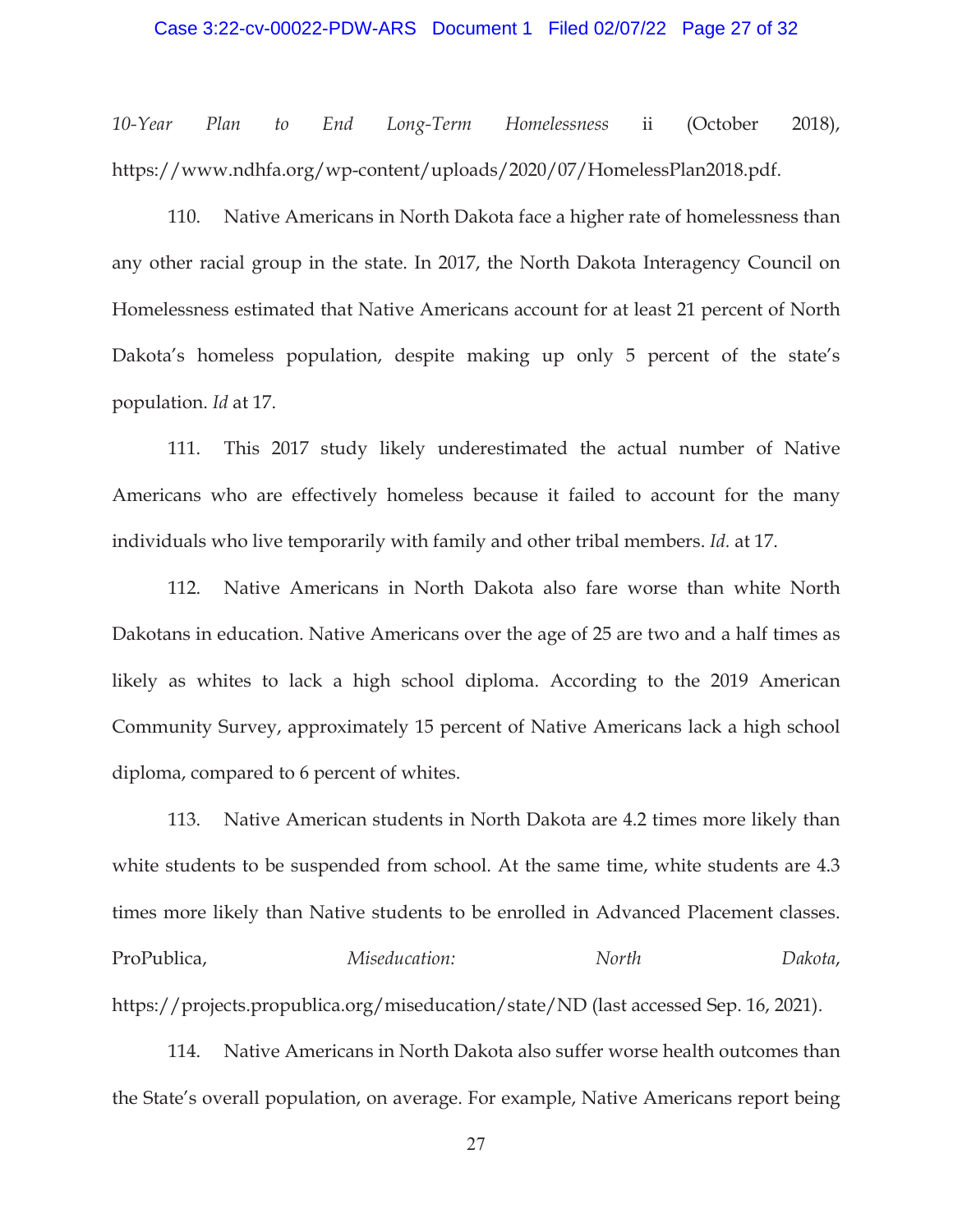### Case 3:22-cv-00022-PDW-ARS Document 1 Filed 02/07/22 Page 28 of 32

in poor or fair health at a rate almost double that of North Dakota's total population. North Dakota Dep't of Health, *North Dakota American Indian Health Profile*, Table 21 (Jul.  $18,$  2014),

http://www.ndhealth.gov/HealthData/CommunityHealthProfiles/American%20Indi an%20Community%20Profile.pdf. Similarly, Native people in North Dakota aged 18-64 are more than twice as likely as the overall population to have a disability. *Id.* at Table 8. The infant death rate and child and adolescent death rate amongst Native Americans in North Dakota is approximately 2.5 times that of the State's total population. *Id.* at Table 13.

115. Native Americans in North Dakota are also overrepresented in the state's prison and jail population. According to the Prison Policy Initiative, Native Americans in North Dakota are incarcerated at a rate 8 times that of the state's white population. Prison Policy Initiative, *North Dakota Profile*, https://www.prisonpolicy.org/profiles/ND.html (last accessed Sep. 16, 2021).

116. These and other socioeconomic factors related to the history of discrimination compound the political disempowerment of Native Americans in North Dakota caused by the discriminatory legislative districting scheme.

### *Racially Polarized Voting and the Limited Success of Native American Candidates*

117. Voting in North Dakota is racially polarized between white and Native voters.

118. In the 2016 state-wide U.S. House of Representatives contest, Native American voters backed Native American candidate Chase Iron Eyes with 87 percent of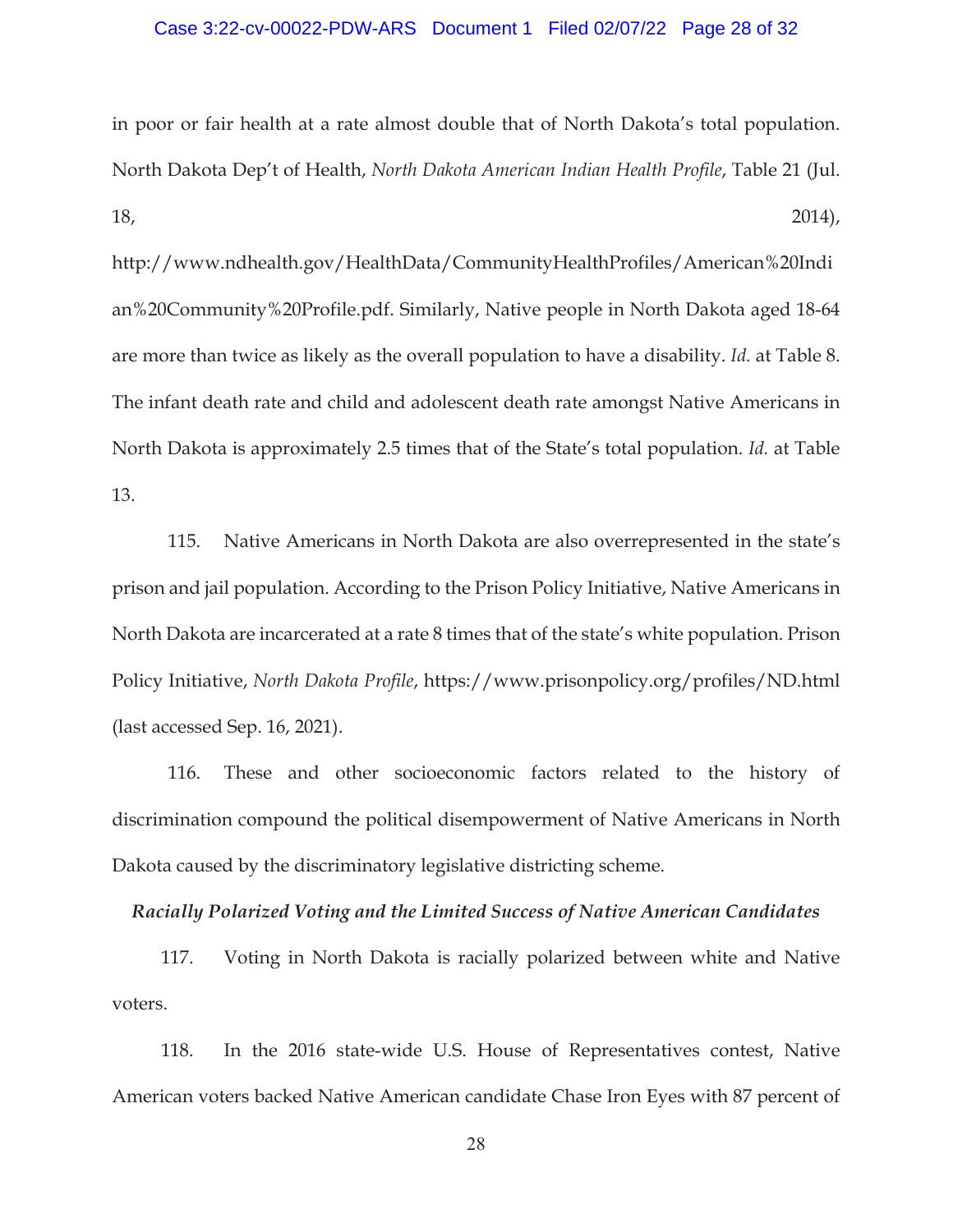### Case 3:22-cv-00022-PDW-ARS Document 1 Filed 02/07/22 Page 29 of 32

the vote, compared to 13 percent for Kevin Cramer. White voters, however, supported Cramer with 76 percent and Iron Eyes at 24 percent.

119. In the 2016 state-wide Public Service Commissioner race, the Native American vote backed Native American candidate Hunte Beaubrun 78 percent to 15 percent for Julie Fedorchak. However, white voters preferred Fedorchak with 70 percent of the vote, compared to only 21 percent of the vote in support of Hunte Beaubrun.

120. In the 2016 state-wide Insurance Commissioner contests, Native American candidate Ruth Buffalo received 87 percent of the Native American vote, while Jon Godfread received approximately 13 percent of the Native American vote. The white vote favored Godfread with 72 percent of the vote, compared to 28 percent for Buffalo.

121. Native Americans have had little success in being elected to state office in North Dakota outside of the previously Native American-majority District 9.

122. Upon information and belief, there has never been a Native American statewide elected official.

123. HB1504 results in a lack of proportionality for Native American voters; the number of state house and senate districts in which they can election their candidate of choice is lower than their share of the state's voting age population.

### **CLAIM FOR RELIEF**

## **COUNT 1**

## *Section 2 of the Voting Rights Act, 52 U.S.C. § 10301*

124. Plaintiffs incorporate by reference the allegations above as if fully set forth herein.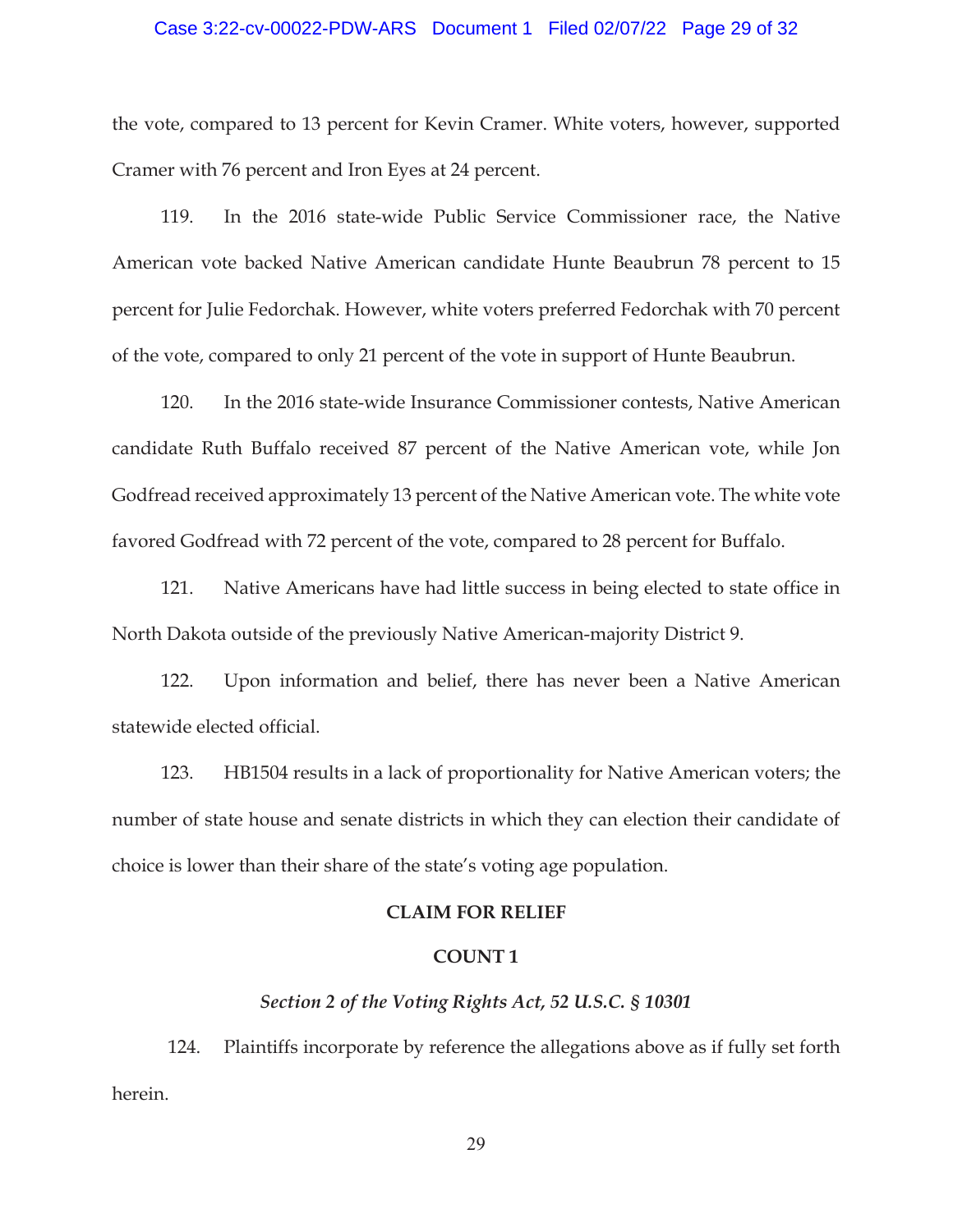### Case 3:22-cv-00022-PDW-ARS Document 1 Filed 02/07/22 Page 30 of 32

125. Section 2 of the Voting Rights Act prohibits the enforcement of any qualification or prerequisite to voting or any standard, practice, or procedure that results in the denial or abridgement of the right of any U.S. citizen to vote on account of race, color in a language minority group. 52 U.S.C. § 10301(a).

126. Native American voters in northeastern North Dakota are "cracked" in District 9B and District 15 where they constitute a minority of the voting age population. The remaining Native American population is packed into District 9A, where Native Americans constitute a supermajority of the voting age population.

127. The packing and cracking of Native American voters in Districts 9 and 15 dilutes the voting strength of Native voters, in violation of Section 2 of the Voting Rights Act.

128. An alternative district can be drawn in which Native American voters constitute a geographically compact majority of eligible voters that will reliably elect Native Americans' preferred candidates to two at-large state house seats and one state senate seat.

129. Voting in northeastern North Dakota is racially polarized, Native voters are politically cohesive, and white bloc voters usually defeats Native voters' preferred candidates.

130. Under the totality of the circumstances the current State Legislative plan denies Native voters an equal opportunity to participate in the political process and to elect their candidates of choice, in violation of Section 2 of the Voting Rights Act, 52 U.S.C. § 10301.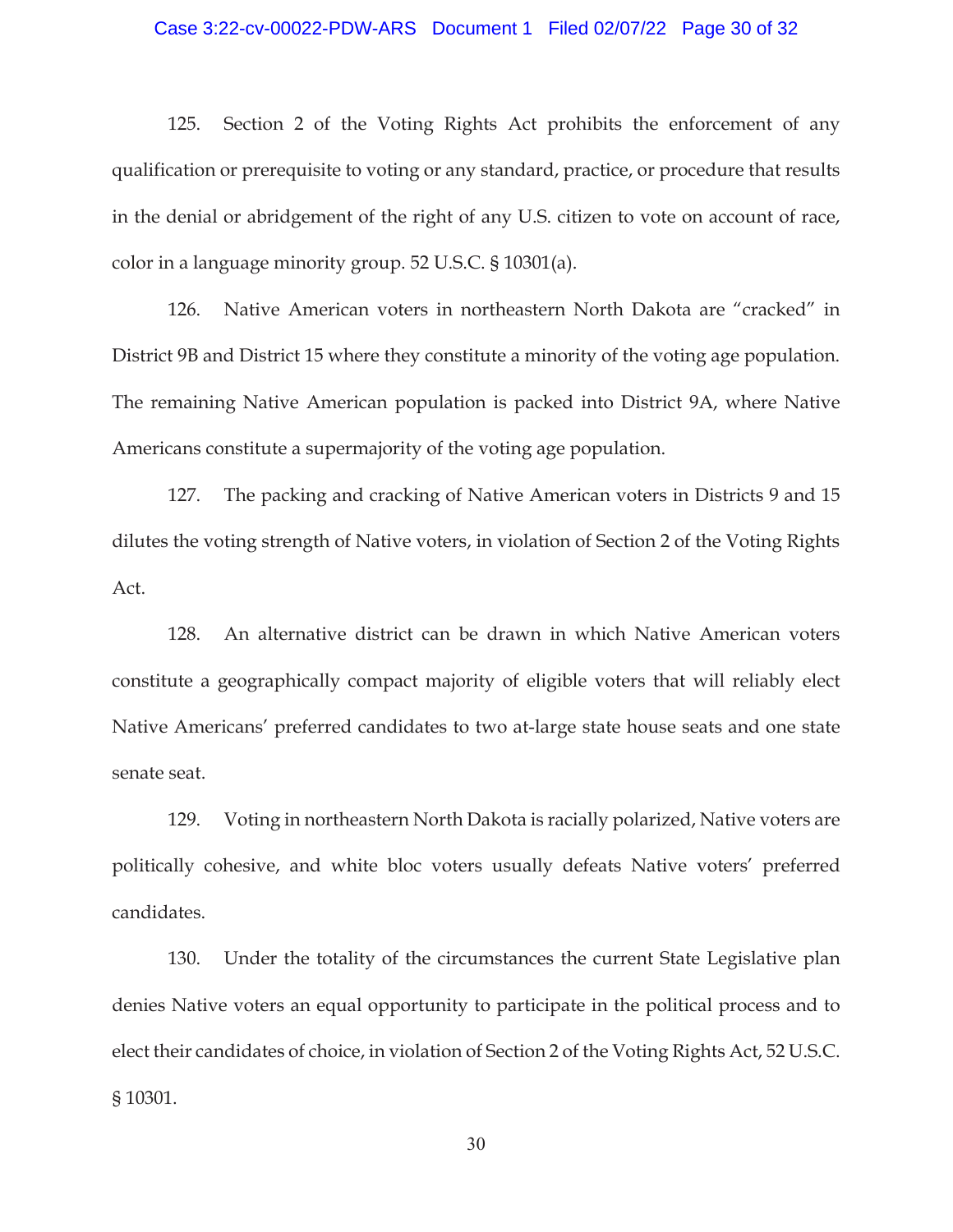131. Absent relief from this Court, Defendants will continue to dilute the votes of the individual Plaintiffs and the members of the Plaintiff Tribes in violation of Section 2 of the VRA.

### **REQUESTED RELIEF**

WHEREFORE, Plaintiffs ask that this Court:

A. Declare that HB 1504 violates Section 2 of the Voting Rights Act;

B. Preliminarily and permanently enjoin Defendants from administering, enforcing, preparing for, or in any way permitting the nomination or election of members of the North Dakota Legislature from unlawful districts;

C. Set a reasonable deadline for the legislature to enact a redistricting plan that does not dilute, cancel out, or minimize the voting strength of Native American voters;

D. If the legislature fails to enact a valid redistricting plan before the Court's deadline, order a new redistricting plan that does not dilute, cancel out, or minimize the voting strength of Native American voters;

E. Award Plaintiffs their costs, disbursements, and reasonable attorneys' fees incurred in bringing this action, pursuant to 42 U.S.C. § 1988 and 52 U.S.C. § 10310(e); and,

F. Grant such other relief as the Court deems proper.

Respectfully submitted this 7th day of February, 2022.